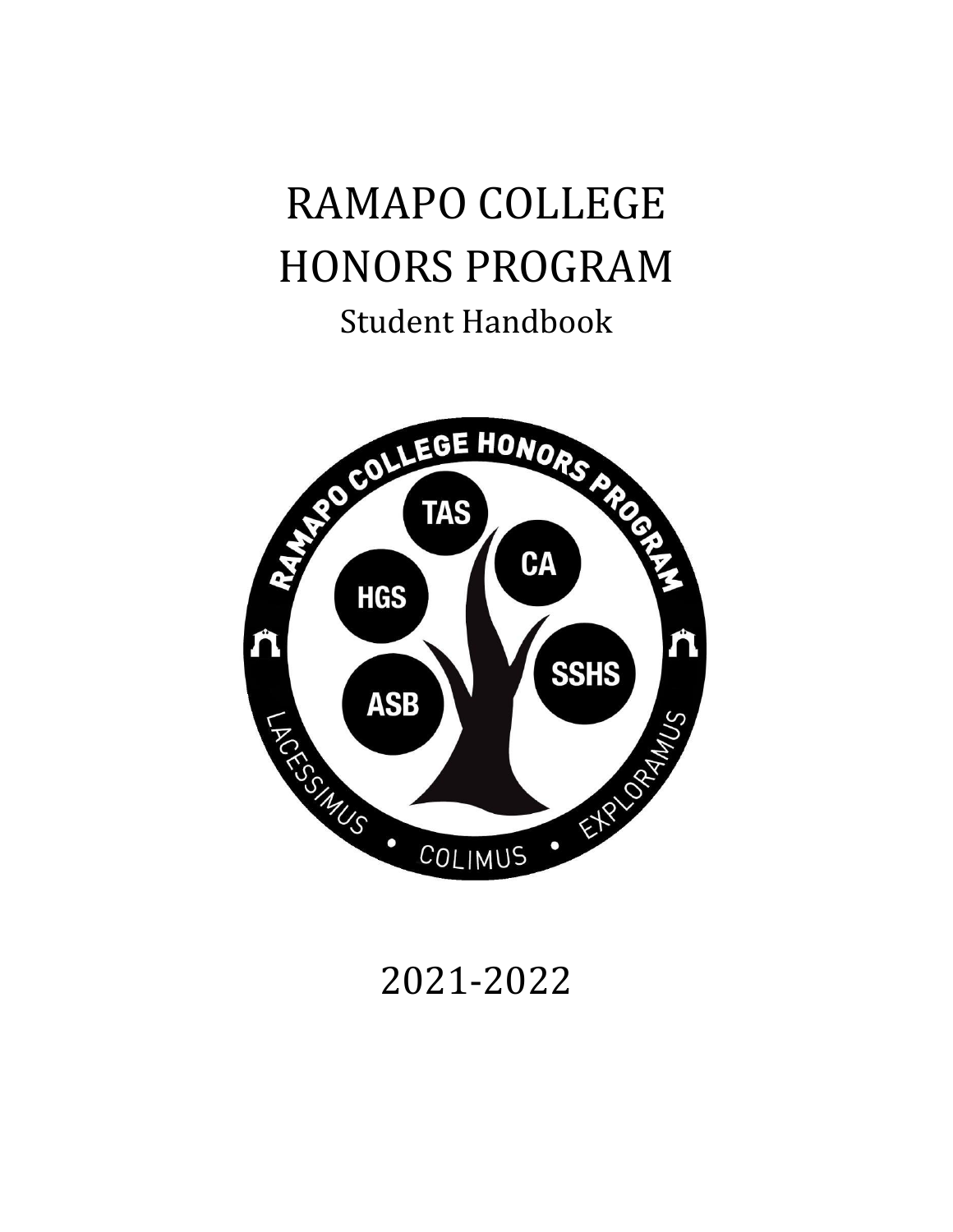### **Introductions**

Dr. Rebecca Root, Associate Professor of Political Science and International Studies, became



Director of the Honors Program in July 2017. She is committed to continuing to develop the Honors Program as a beacon of excellence for the Ramapo Community, helping students to build an intellectually engaging, diverse, and supportive community from which they can excel and lead. She has been a faculty member at Ramapo College since 2009 and received her PhD in Political Science from the University of Massachusetts Amherst. She lives in New York City with her son

and husband. Her research focuses on human rights in Latin America.

Dr. Joost Monen, Associate Professor of Biology and Biochemistry, joined the Honors Program



as the Co-Director in January 2021. Joining Ramapo College in the fall of 2013, he has been actively involved in the Honors Program as a sponsor and reader for over a dozen senior projects, and joined the Honors Advisory board in the fall of 2019. He looks forward to continuing the tradition of the Honors Program Community, which has shown over the years a strong commitment to academic excellence, intercultural understanding and appreciation, and

interdisciplinary and experiential learning. Professor Monen received his PhD in Biomedical Sciences at the University of California, San Diego, and was a Post-Doctoral Research Fellow at Cornell University prior to joining the faculty here at Ramapo College. He currently resides in Ringwood, NJ with his family. As a geneticist and molecular biologist, his current research examines the role that yeast genetics play in the brewing industry.

Jennifer Seitis, the Honors Program Graduate Assistant, graduated from Ramapo College and the



Ramapo College Honors Program in 2020 with a B.S. in Business Administration (marketing) and Communication Arts (Digital Filmmaking). She is now studying to earn her M.B.A. at Ramapo while working for the Honors Program. As an undergraduate in the Honors Program, Jennifer was an HDG leader and presented a documentary film "My Name is Anon(ymous) at the NCHC 2019 conference in New Orleans, LA. She looks forward to her continued involvement with the Ramapo College Honors Program.

Have a question for us? You can email us directly, or reach us at honors@ramapo.edu.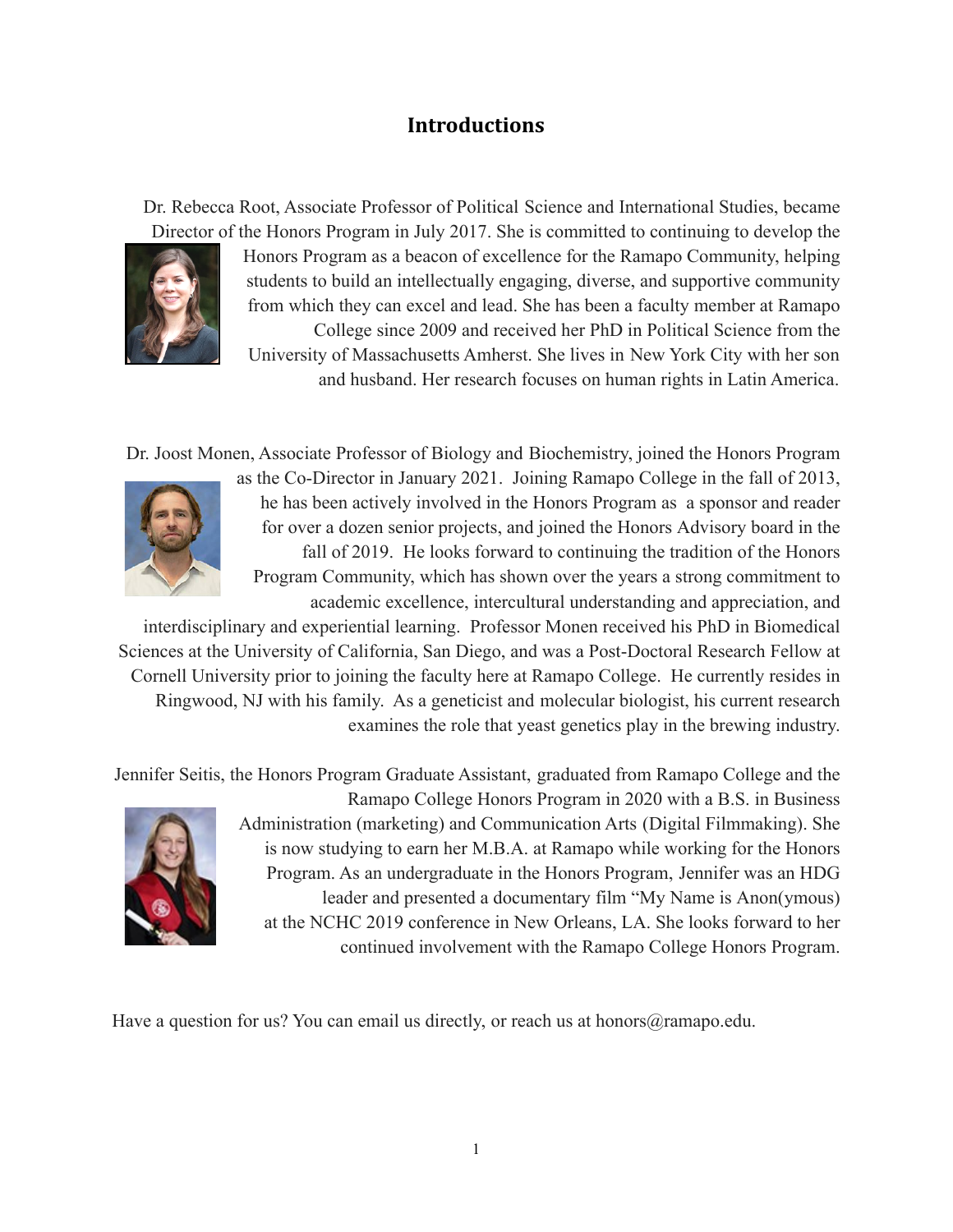#### **Student Executive Board:**

Sannia Balgahoom Anagha Brahmajosyula Rianna DiJesus Danielle DiPentima Leana Hacopian Cindy Lam Eric Mangru Paolo Miyashiro Nashari Payano Mariam Tinawi

#### **Honors Advisory Board:**

Dr. Naseem Choudhury Dr. Susan Hangen Professor Rebecca Leung Dr. Huiping Li Dr. Tae Kwak Dr. Donna Flynn Dr. Bernard Roy Dr. Michaela Serban Dr. Gladys Torres-Baumgarten Dr. Joost Monen Dr. Ruma Sen

# *Mission Statement*

The Ramapo College Honors Program is a community of faculty and students dedicated to intellectual, creative, and moral engagement. Honors students seek excellence through continual guidance and a distinctive curriculum of critical thinking, intercultural and international understanding, experiential learning, service, and interdisciplinary studies. The end of the program is the beginning of an enriched and accomplished life.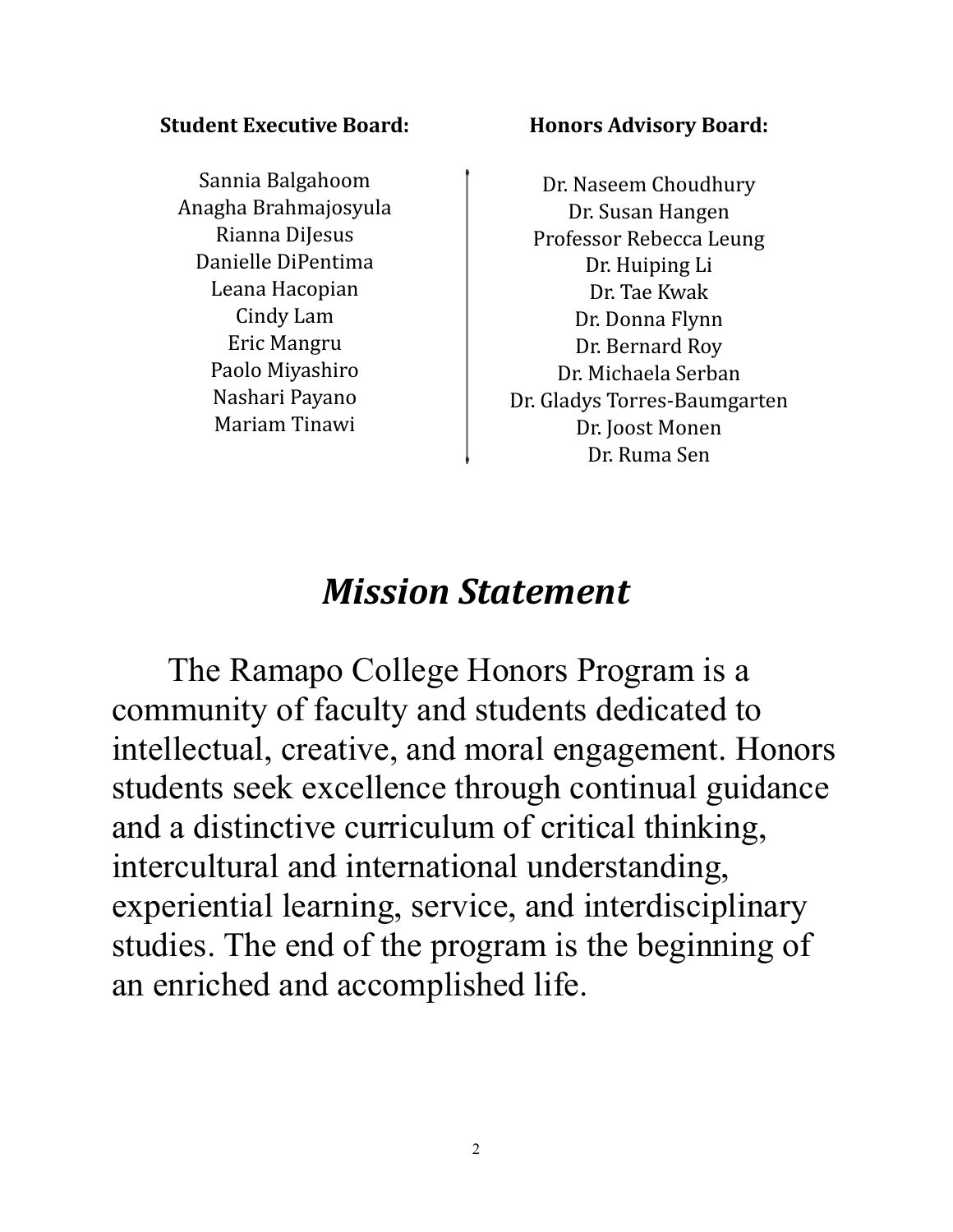

#### *The Honors Lounge*

One of the perks a Ramapo Honors student receives is access to the Honors Lounge and Quiet Study Room. Located in Room A-110 of the A-Wing, the Honors Lounge can be accessed 24/7 with your Student ID. Attached to that is the Quiet Study Room. Many students utilize the Lounge to study, do homework, eat lunch, and spend time with other honors students (whereas the QSR is obviously for quiet study). Many Honors Development Group meetings take place in the lounge as well. The room includes computers, a black and white printer, a television with basic cable, a mini-refrigerator, a microwave, and a variety of board games.

While the Lounge is considered your space to use as you wish, there are a few simple guidelines that should be adhered:

- 1.) Any rules related to social distancing and public health measures apply to this space as well. That may mean limits to how many students can occupy these rooms at any given time. If that is true, a digital sign-up form will be used to limit occupancy. Hand sanitizer and disinfecting wipes will be available in the lounge. Don't forget your mask!
- 2.) Be respectful of others in the Lounge. If you see students studying, participating in Honors Development Group, etc., please keep noise to a minimum. Please only play music through headphones. The Quiet Study Room is to be a quiet area similar to a library 24/7.
- 3.) Clean up after yourself. You should always leave the Lounge cleaner than you found it. Clean up any food, garbage, or crumbs you may leave behind. Put back any furniture you have moved. If you see that someone else left a mess, please consider spending a few minutes to make the Lounge a cleaner place. Cleaning supplies can be found near the refrigerator.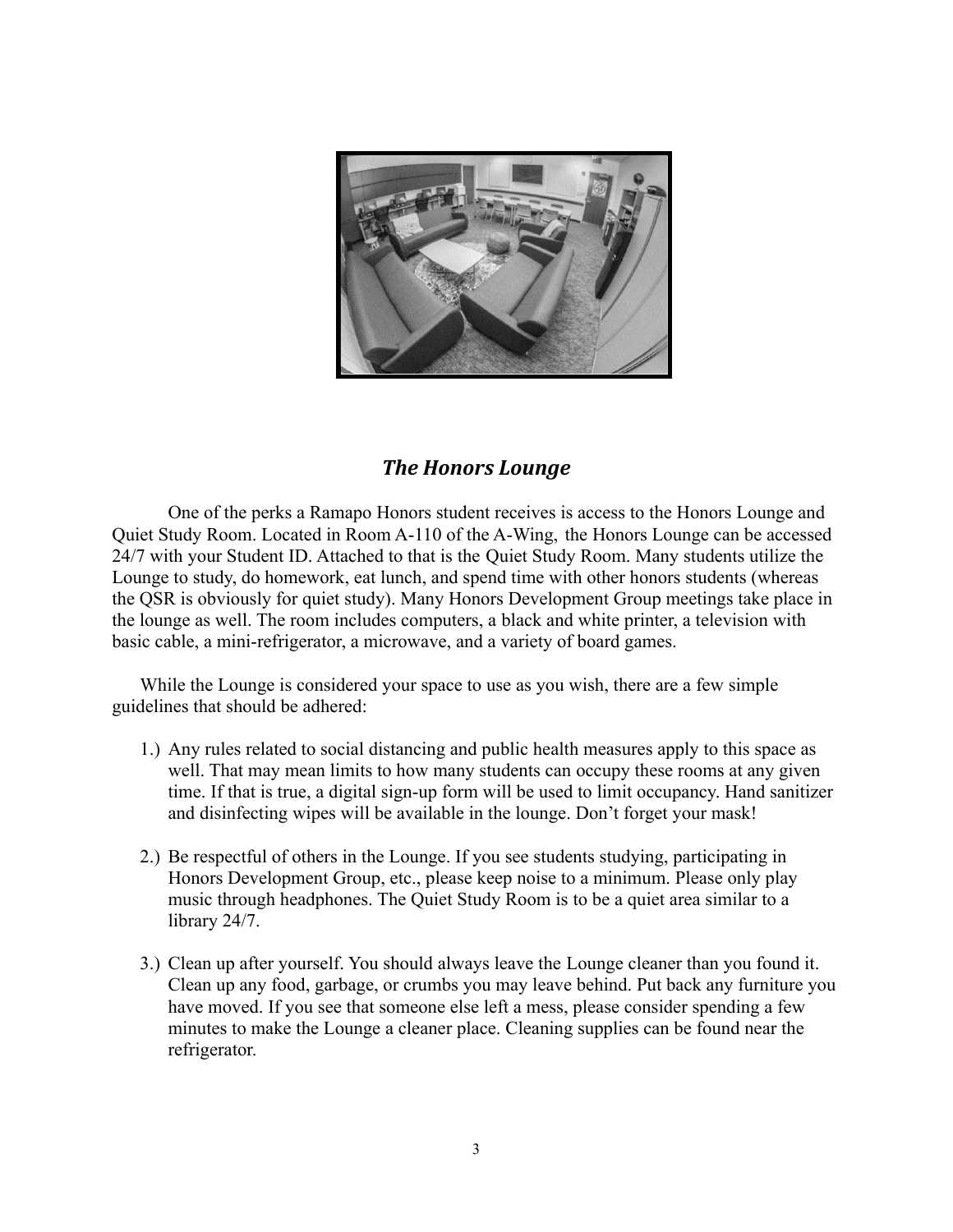- 4.) The printers in the Lounge and the QSR are capped at 30 pages. If students are found to be printing more than that, printing privileges can be revoked. If ink is running low, please let us know at honors@ramapo.edu
- 5.) The mini-refrigerator is cleaned out on a daily basis. Please don't leave food for more than 24 hours. Also, do not touch or remove any food that does not belong to you.
- 6.) Please do not leave items in the Lounge unattended. We are not responsible for lost or stolen items.

### Keeping up with Everything Honors

#### *Weekly Announcements*

To help you keep track of what's going on in the program, when and where meetings are, what groups are doing every week, etc., weekly announcements are sent out every Monday. This e-mail includes program announcements (speakers, deadlines, etc.), Honors Development Group announcements, and updates regarding requirements and expectations. It is very important that you read the announcements to learn all of the important information for the week.

#### *Archway*

The Honors Program has its own group on Archway, Ramapo's campus engagement platform. In the Honors Program's Archway group, students can RSVP for Honors events and complete Honors-related surveys and forms. Most of the email communication from the Honors Program comes through Archway.

#### *Honors Website*

The Honors Program has its own webpage on the Ramapo College Website. To access the Website, you can go to [www.ramapo.edu/honors.](http://www.ramapo.edu/honors) Much of what you'll need to know can be found on that site. The Student Resources page includes an archive of documents and important announcements from the past several months. Make sure to take some time to check out the website and become familiar with it throughout the semester.

#### *Honors Instagram*

Follow RCNJHonors on Instagram to see photos from recent events, throwback photos, announcements, contests, and more!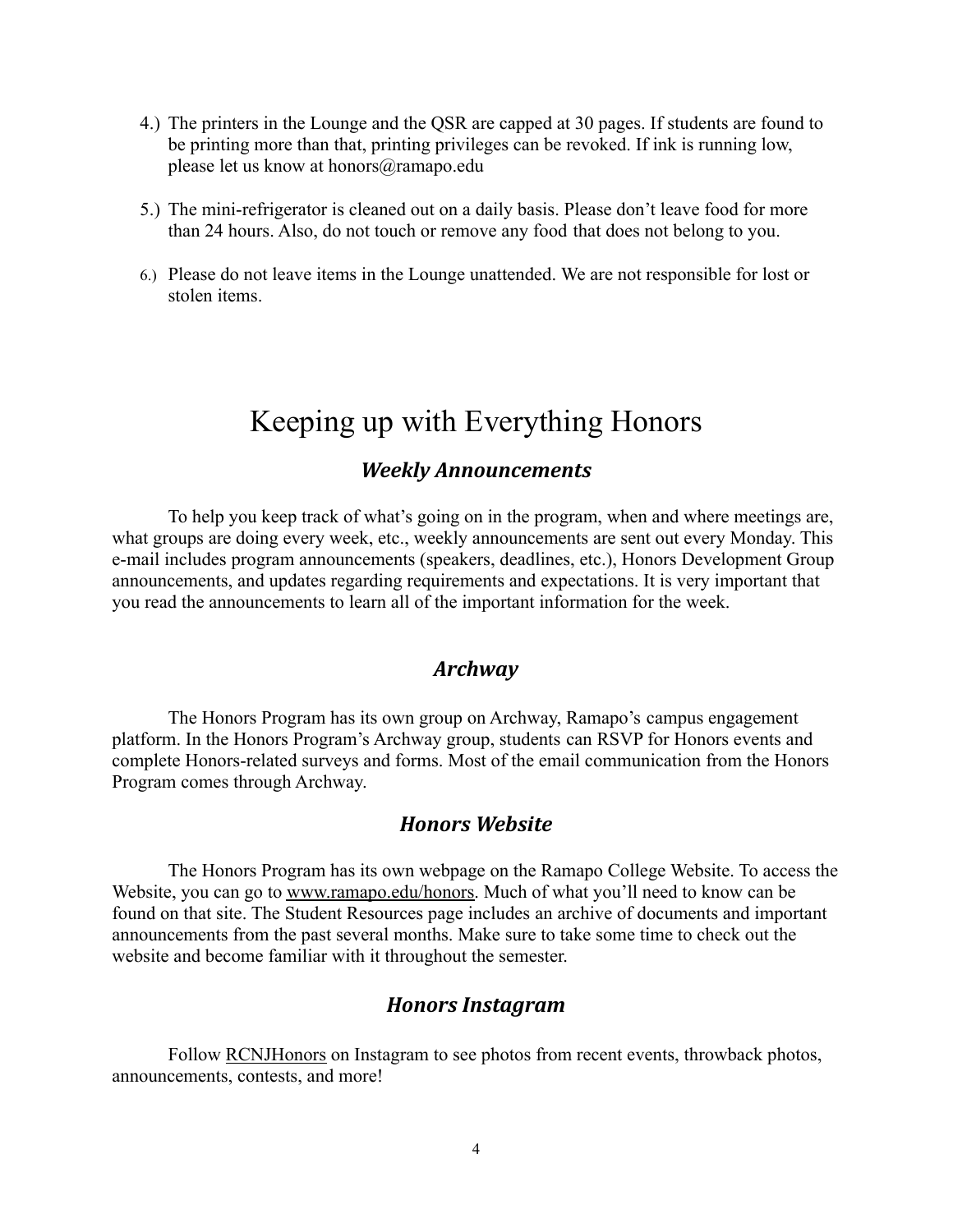#### *Honors Google Calendar*

We will invite you to add our calendar to your Google Calendar at the beginning of each year. This gives you access to the most up-to-date information on upcoming events and deadlines.

#### *Discord*

The Honors Program Discord server is a virtual social network (think, a virtual Lounge) for Honors students to chat with each other, play games, share photos/videos, and just hang out! If you would like to join the Discord server, please send Graduate Assistant Jennifer Seitis an email (jseitis@ramapo.edu).

### Academic Requirements

The GPA requirement for Honors students is a minimum of 3.0 at the end of each semester. The directors will review the GPA of continuing students in January and May of each year. Students who fall below this requirement will receive a notification that they will be placed on a probationary period for one semester. Those who do not bring their GPA above a 3.0 after this period may not continue with the Honors Program. After the junior year, students who are still below a 3.0 will be ineligible to continue in the program.

Violations of the Academic Integrity Policy of the college may also result in removal from the program. It appears in every syllabus, so be sure to know it well.

#### *Curriculum*

Successful completion of the Honors course curriculum requires that you complete six Honors courses. Students joining the program after the first semester should consult with one of the Directors about which courses they must fulfill. Students who receive AP credit, peer facilitate, or study abroad to satisfy a general education requirement within the Honors Program curriculum can apply for a waiver to waive one (and only one) of the six Honors courses. No exceptions will be made to this policy as the curriculum of the Honors Program is a critical component to fostering academic excellence and community.

#### **HNRS 101 - Honors First Year Seminar**

The Honors First Year Seminar (FYS) provides a comprehensive introduction to Honors-level learning. Seminar courses are developed around an academic theme or topic based on the expertise of each course instructor. The FYS instructor and peer facilitator introduce students to the academic and co-curricular programming of the College Honors Program and to all-college life generally. FYS seminars emphasize critical reading, writing, and discussion and focus on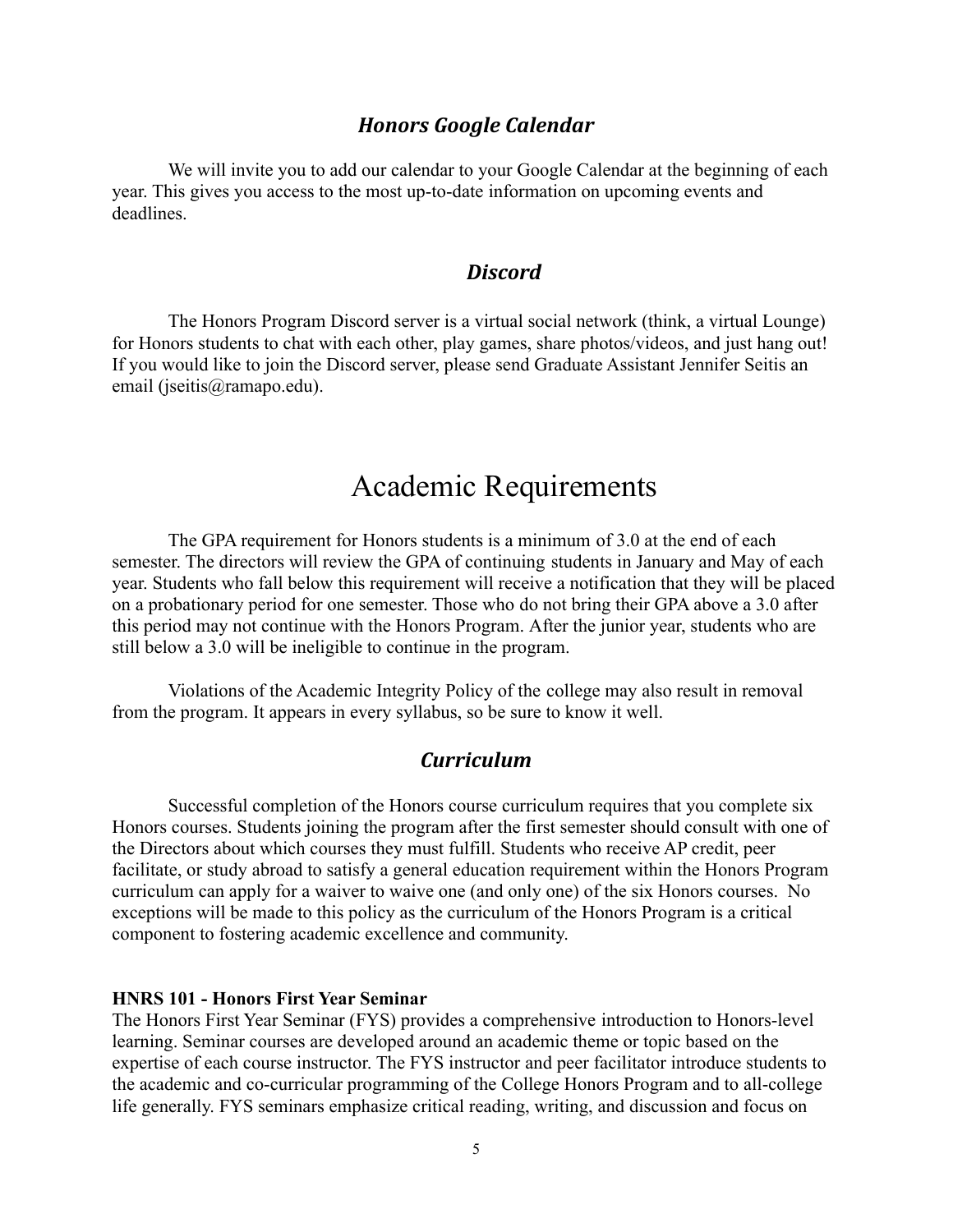intellectual engagement, experiential learning, the methodology of the discipline being studied, and social responsibility to the larger community. FYS students will also participate in the Ramapo Summer Reading Program. This course fulfills the General Education requirement for Keystone Courses: First-Year Seminar.

#### **HNRS 110 – Honors Social Science Inquiry**

This course, an introduction to the social science sequence of general education, familiarizes students to the wide spectrum of social science approaches, methodologies (quantitative, qualitative and combinations between the two) and subject matter. It will use social science methods to examine major problems facing modern society on the local, national, and global levels. Using historical antecedents, it will focus on contemporary issues of inequality and the search for social justice that center on the various forms of social identities and structures of power and domination in society, including, but not limited to racism, ethnocentrism, classism, ableism, sexism, heterosexism, and transphobia. Finally, with attention to "welcoming the other," this course facilitates understanding the experiences of marginalized peoples. This course fulfills the General Education requirement for Keystone Courses: Social Science Inquiry.

#### **HNRS 201 – Honors Studies in the Arts and Humanities**

Studies in the Arts and Humanities is a 4-credit interdisciplinary liberal arts course. It provides students with an introduction to key texts, concepts, and artifacts from different fields in the humanities. (These could include, for instance history, literature, philosophy, music, art history, and others.) Each section of the course covers a range of different cultures, and at least four different periods in human history, which can range from the ancient world to contemporary works. This course is one of the Keystone General Education courses, required for all students. It is also designated Writing Intensive, and will require students to complete at least two different types of writing assignments. This course fulfills the General Education requirement for Keystone Courses: Studies in Arts & Humanities.

#### **HNRS 220 – Honors Global Awareness Seminar**

The College Honors Global Awareness Seminar offers an opportunity for students to focus on the international, intercultural and interdisciplinary features of culture in a discipline interesting to them. Possible courses focus on language, business, and contemporary issues such as the concentration of global media ownership, multi-cultural media within and outside the United States, the international system of communication, alternative journalism, the impact of new technologies on industry, and global and multicultural issues in literature and the arts. Courses will include features such as guest speakers, study abroad – depending on the semester and the topic. This course fulfills the General Education requirement for Keystone Courses: Global Awareness.

#### **HNRS 325 – Honors Values and Ethics Seminar**

The College Honors Values and Ethics Seminar offers an opportunity for students to focus on the exploration and development of personal values, civic engagement, and applied ethics. Courses offered will include an opportunity for students to develop their individual moral identity based on critical analysis of personal background, readings and discussion. Topics covered may include meta-ethics, normative ethics, applied ethics, political philosophy, ethics in the professions, and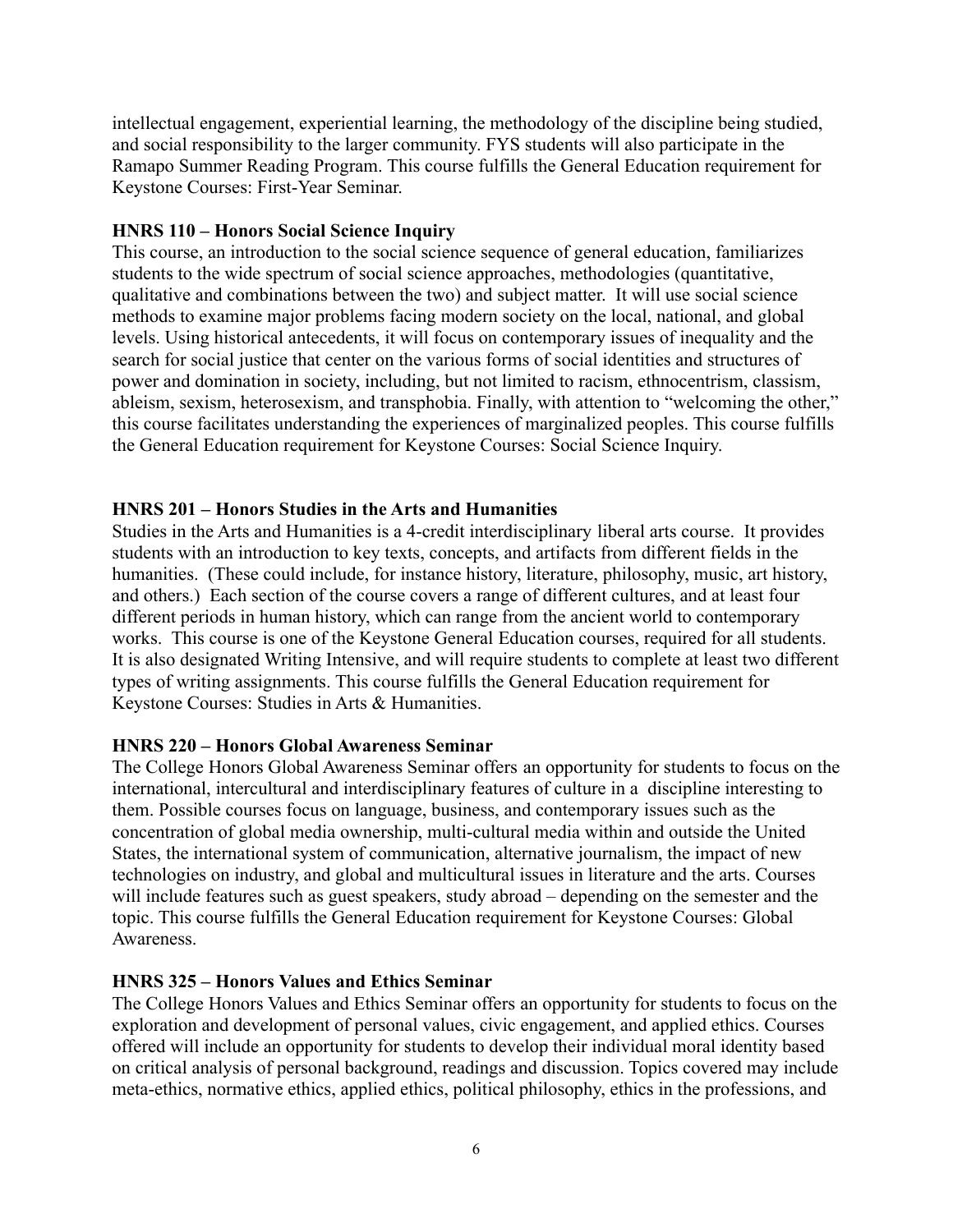ethics in art. Ethics will be considered in a social, cultural and historical context. Courses will include experiential components designed to assist students in becoming responsible members of the local and wider communities as contributing members. This course fulfills the General Education requirement for Distribution Category: Values and Ethics.

**HNRS 499: Independent Study.** You are required to complete a minimum of 2 and maximum of 4 credits of HNRS independent study with a faculty member. The purpose of the independent study is to make significant progress or even complete your Senior Project. These credits should be fulfilled during your junior or senior year, or during the summer before senior year.

## *Co-Curricular Requirements*

For successful completion of the Ramapo College Honors Program, along with the academic requirements outlined above, students are required to demonstrate:

- Engaged citizenship in the learning community of students and faculty in the College Honors Program
- Engaged citizenship in the Ramapo College community, the wider local community or socially engaged projects generally

The Ramapo College Honors Program is intentionally designed to be a supportive, active, and engaged community. A significant part of any community is participation and engagement. The Ramapo College Honors Program requires this engagement to maintain membership. Each year, Honors students are required to attend vital events in the life of the community and a number of other significant events within that community. This participation leads to the development of the community and strengthens and supports it. Students who do not fulfill these requirements may not be able to participate in conferences or graduate from the Honors Program.

All of your Honors activity should be recorded for your personal records. (See Appendix A) In addition, you should sign an attendance sheet at every Honors event so that we can keep accurate records. Typically, a student director or the Graduate Assistant will present the attendance sheet at an event.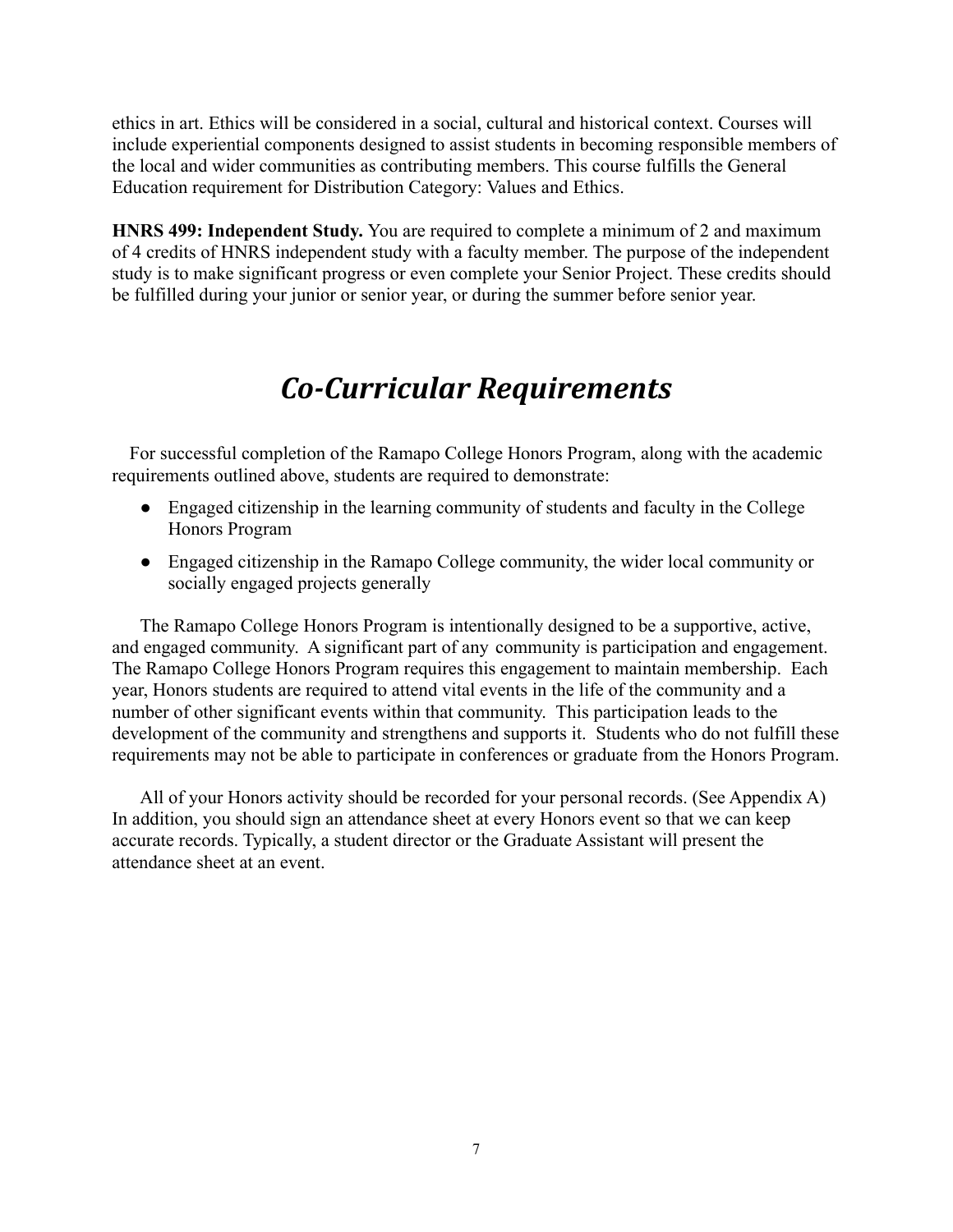

*Students attending the NRHC Conference in Providence, RI in April 2018*

- **General Meetings**: Each student is required to attend the General Meeting at the beginning of each semester. These are not just vital for their information, but are a chance for us to convene as a community near the beginning of each semester.
- Academic Events (AE): These events emphasize the principles of the Honors Program and develop and express the intellectual lives of the students associated with them.
	- o You are required to attend a minimum of two of the following per year:
		- Lunch with a Professor
		- Honors Symposium (required of all Juniors and Seniors)
		- **•** Alumni Panel
		- Mental Health Awareness Panel
		- **•** Honors Networking Dinner
		- Lunch in the Lounge Presentations
		- National Collegiate Honors Council Conference
		- Northeast Regional Honors Council Conference
- **● Civic Engagement:** Each first and second year student should perform a minimum of 10 hours of community service per year. We will announce opportunities throughout the year, but you can also visit the Center for Student Involvement for more information. Juniors and seniors are not required to complete civic engagement/community service.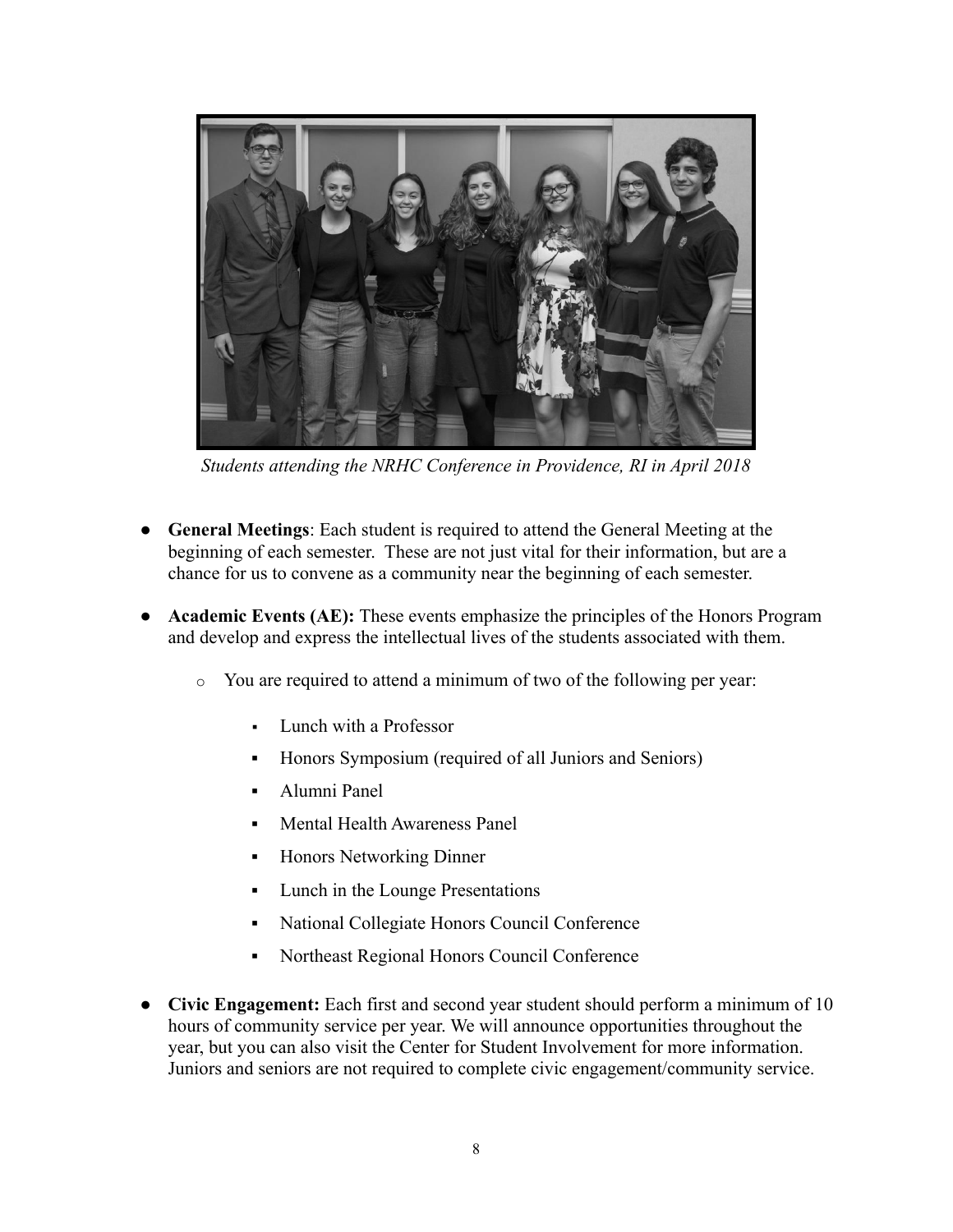- **● Honors Development Groups (HDGs) (First-Year Honors Students Only)**
	- o Students must attend at least eight meetings in the fall semester.
	- o Community Service Project in spring semester (counts toward 10-hour civic engagement requirement)
- **● Special Events (SE):** These optional events are planned by students to strengthen the relationship among Honors students and develop the community aspect of the program. These are great ways to meet other Honors students and have a great time in the process. Examples from recent years include:
	- Honors Banquet
	- **Extreme Team-Building**
	- **•** Halloween Party
	- Toys for Tots Dance
	- **•** Talent Show
	- Honors Olympics

#### *Academic Events*

#### *Honors Symposium*

We host an annual Honors Symposium each April to recognize the outstanding work done within the College Honors Program. Students present their Senior Project in the major at this all-college event celebrating the work of students with their faculty mentors, family, and friends. All Honors students are invited and encouraged to attend. This is a great way to get a sense of what completed projects and presentations look like.

#### *Lunch with a Professor*

This casual event gives students the chance to meet with professors of their choice through an informal lunch session. All students can invite a professor and spend some time one-on-one over a catered lunch to discuss the details of their major, their field of study, or the details of their Senior Project. Students are expected to read a piece of the professor's research in advance.

#### *Lunch in the Lounge Presentations*

These presentations take place in our Honors Lounge at lunchtime 2 or 3 times per semester. Lunch is usually provided.

Some examples of Lunch in the Lounge topics include:

• Senior Project Info Session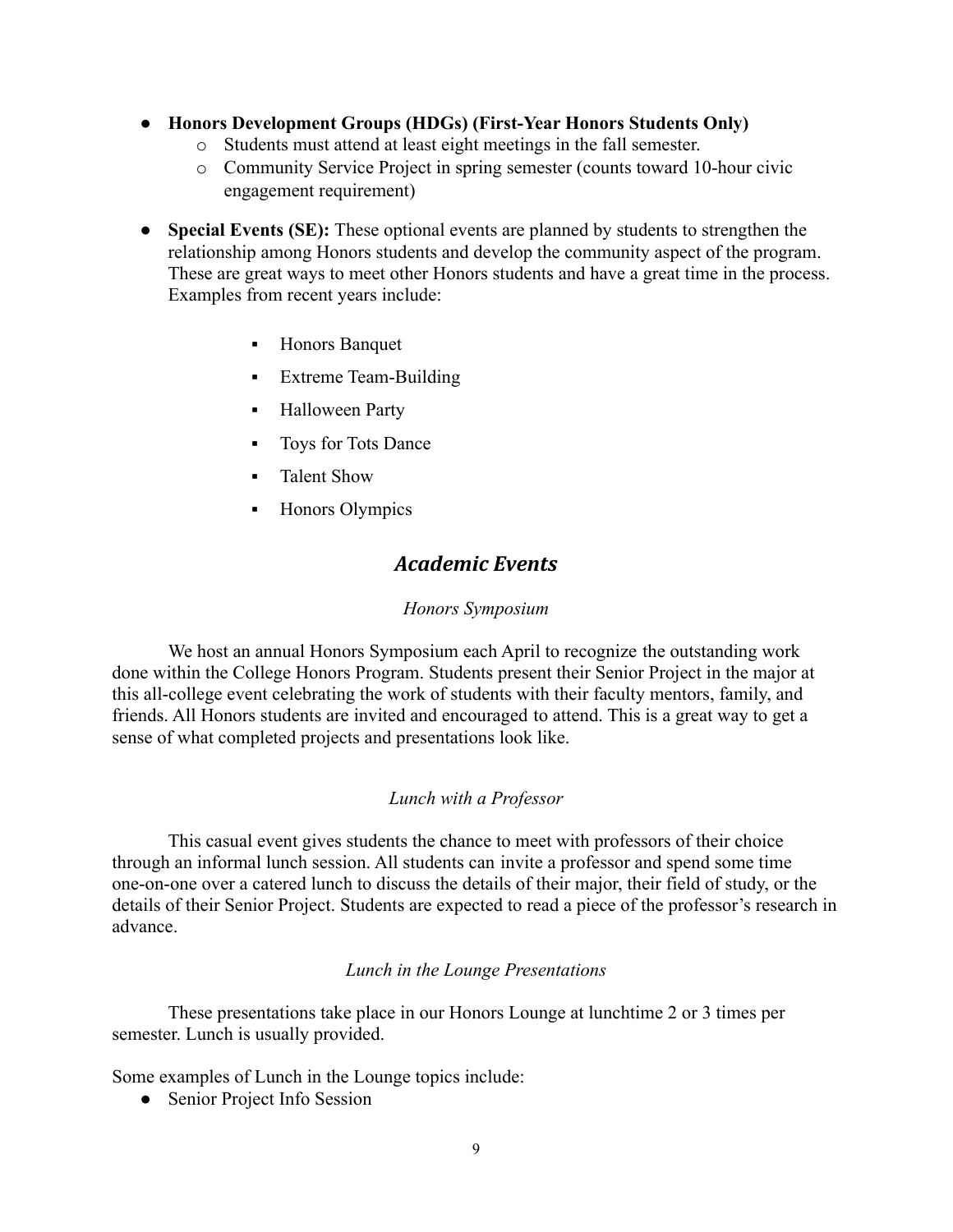- Conference Proposal Workshop
- Presentation from the Director of Fellowships, Scholarships, and Graduate School Advisement
- Idea Exchange on improving the Honors Program

#### *Conferences*

One of the best ways for you to get to see the world while networking and practicing your presentation skills is to attend an Honors Conference. Every year we take students to the National Collegiate Honors Council Conference in the fall and the Northeast Regional Honors Council Conference in the spring where they spend 2-4 days exploring a new city, meeting other Honors students, and presenting to students and professors from across the country. Conferences are competitive, and you are required to submit proposals to the Directors as well as a signed attendance policy if your proposal has been selected. (See Appendix.)

#### *Honors Development Groups*

An Honors Development Group is a group of seven to nine Honors students with two sophomore or junior leaders that meet on a weekly basis for eight weeks during the Fall semester. The purpose is simple: to make the transition into college and the Honors Program as seamless as possible by surrounding you with supportive peers and presenting you with various opportunities to get involved. All first-year Honors students are assigned to an HDG based on the availability within their class schedule.

#### *What is an HDG?*

HDGs participate in a variety of activities throughout the year to help students make friends, become acclimated to campus, and feel a part of the Honors Program. Some activities that an HDG might partake in include discussing in-depth topics, watching and discussing films, visiting various parts of campus, playing board games, doing scavenger hunts, decorating the Honors Lounge, and much more. Your HDG leaders are sophomores and juniors who have gone through a comprehensive training program before leading.

#### *What are my responsibilities?*

Students in the first year cohort are required to attend one HDG per week for eight weeks, each meeting lasting approximately one hour. Your group will meet at the same time every week in the Honors Lounge, though you may choose to hold meetings elsewhere from time to time. Your group may also choose to make some meetings last two hours in order to skip a week or make up for a missed meeting. Occasionally, meetings may have to be cancelled or times changed. It is very important that if you are not going to make your HDG meeting, you let your leader know so they know not to expect you. It can be difficult for leaders to execute their plans properly if their entire group doesn't show up. First year students must attend a minimum of 8 meetings in the Fall semester.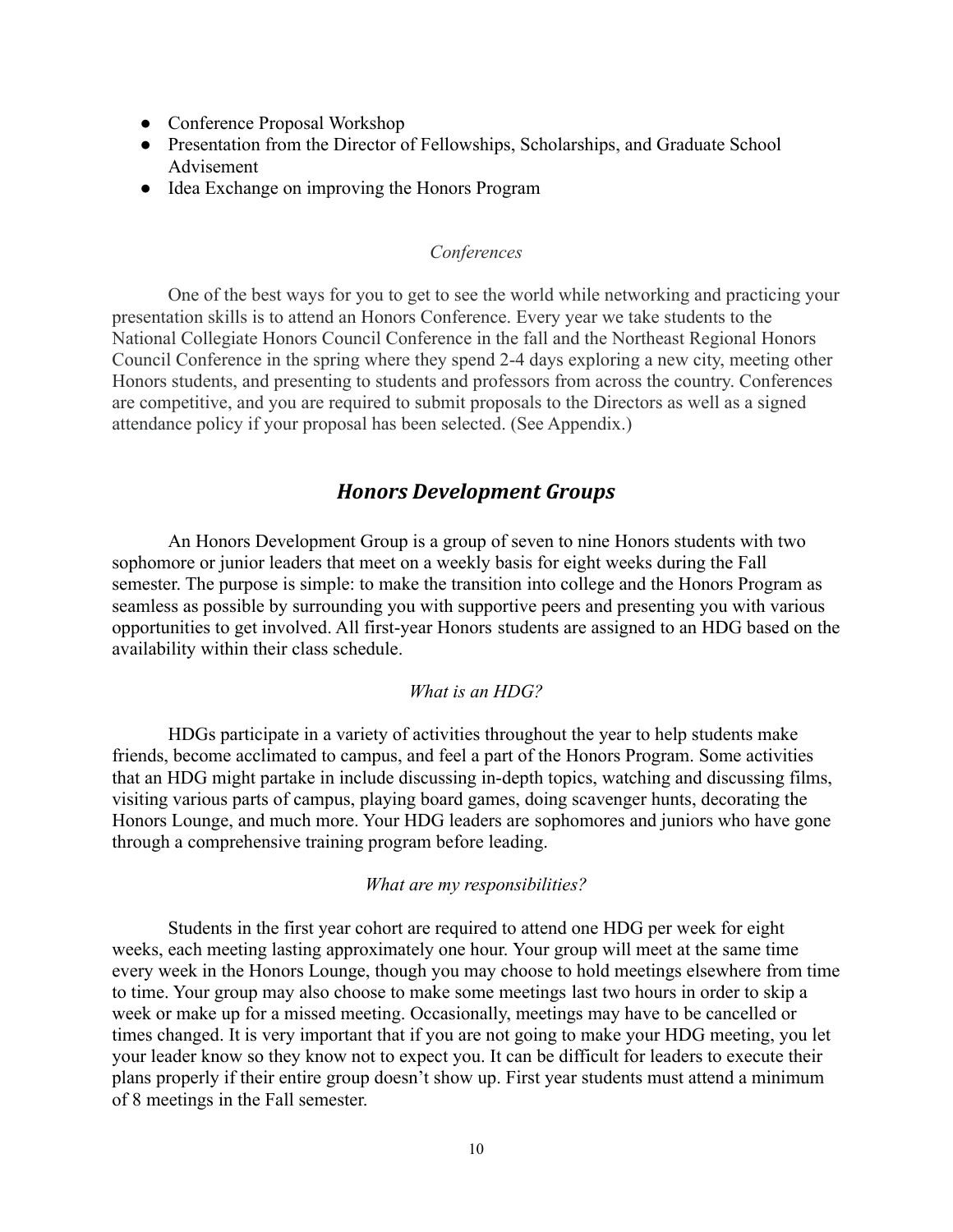# *International Study*

Participating in a Study Abroad program during your time at Ramapo College will allow you to become a global citizen. Experiencing life in other countries and cultures, developing foreign language skills, broadening your worldview, and making lifelong friends while earning college credit are just some of the ways students benefit from their time abroad. Many students use Study Abroad to prepare for graduate school and future employment. Most importantly, students remember and value their study abroad experiences for the rest of their lives.

Students in the College Honors Program who enroll in a study abroad program may request that they be waived from taking an Honors course that fulfills a Gen Ed that the student in question has already fulfilled.

Students who study abroad may apply for the Hiden Family College Honors Scholarship or the Century 21 Scholarship. These scholarships can pay for a large percentage of the costs of an international trip. Students should indicate their interest in being considered for this scholarship when they apply to Study Abroad through the Roukema Center for International Education Website. These scholarships are only open to College Honors students.

We hope to take a group of Honors students abroad during Spring Break 2022. Details will be announced in September. Students are required to apply and pay the majority of the expense of the trip, though the college and Honors Program also defray part of the cost.



*Getting Involved*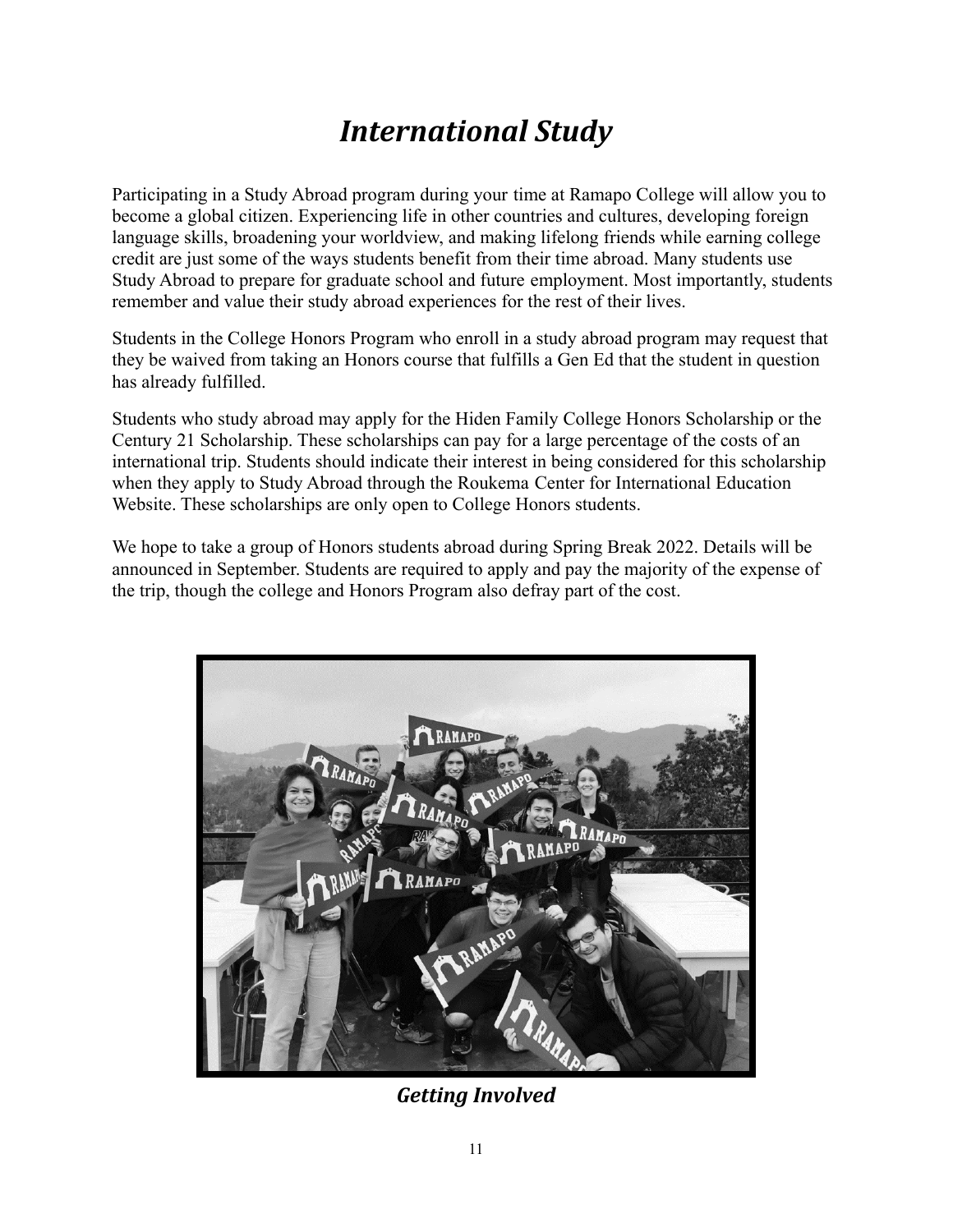#### *Admissions Team*

The Admissions Team is a great opportunity to gain valuable presentation skills while giving back to the Honors Program by assisting with the Admission process. Members of this committee will attend Open Houses and Admitted Students Days, meet with parents during Admissions interviews, and meet weekly to discuss ways to market our program to prospective students.

#### *Honors Development Group Leadership*

Throughout the course of your first year, you'll have spent a great deal of time in your HDG. Hopefully by the end of the year you will have had such a great time that you'll want to become a leader yourself to take what you've learned from your co-leaders and pass it on to future generations of students. Becoming an HDG Leader involves a training seminar in the spring to ensure that you have all the tools you need to be an effective HDG leader.

#### *Student Executive Board*

The purpose of the Student Executive Board is to provide assistance to the Director pertaining to the development of co-curricular resources and events. The E-Board is responsible for a great deal of the legwork and behind-the-scenes planning for the Honors Program. Goals of the Executive Board include promoting the College Honors Program, strengthening the program's learning and social community, and creating, promoting, and maintaining College Honors programming which supports co-curricular development within the community. New members are chosen each year. Consider applying if you feel you would enjoy having a serious leadership role within the program.

### *Additional Perks*

Honors students enjoy priority registration. You will be notified of your registration schedule well in advance.

Honors students are eligible for scholarships in addition to the study abroad ones mentioned above. Deadlines usually fall on October 1 and March 1. Please consult the Ramapo scholarships website and select "College Honors Program" on the scholarship search engine: <https://www.ramapo.edu/scholarships/scholarships-students-can-apply/> Honors students are also strong contenders for scholarships that are not specific to the Honors Program, so be sure to explore what you are eligible for and apply!

Graduation from the Honors Program is noted on your diploma, academic transcripts, the graduation ceremony program, and at the Academic Achievement Ceremony.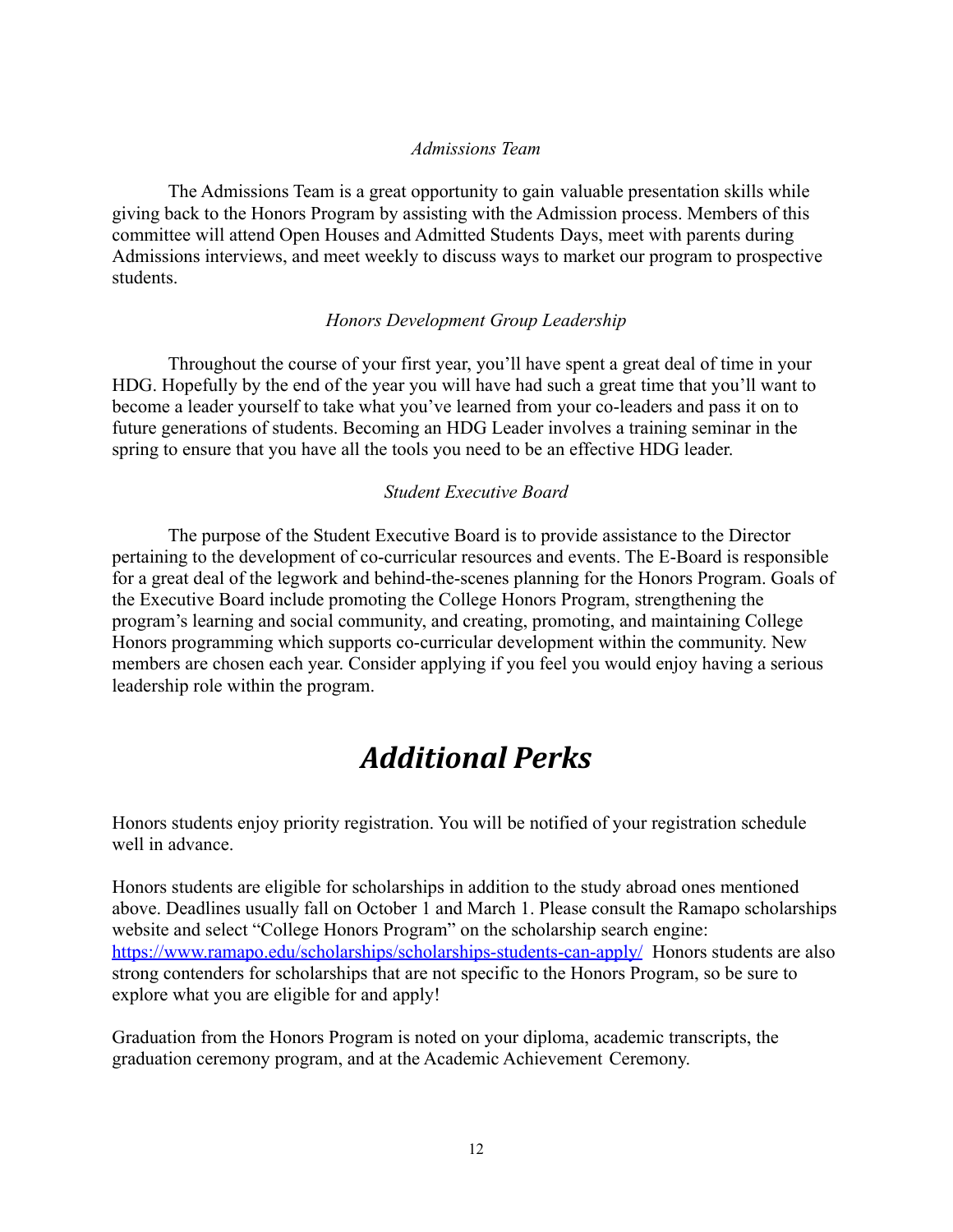#### *Senior Project*

Students will complete a Senior Project most likely during the last two or three semesters of their program. It should represent a significant piece of research or creative work in your field(s). The project requires research and preparation, completion of the work, and presentation at the Ramapo College Honors Symposium. We also recommend presenting your research at one outside conference whenever possible. Each student will select his/her own Faculty Sponsor who will guide the work, as well as a Faculty Reader who provides separate feedback on the project. Please consult the Senior Project FAQ in the appendix of this document for more details. The Honors webpage includes the FAQ, related documents, and examples of past projects.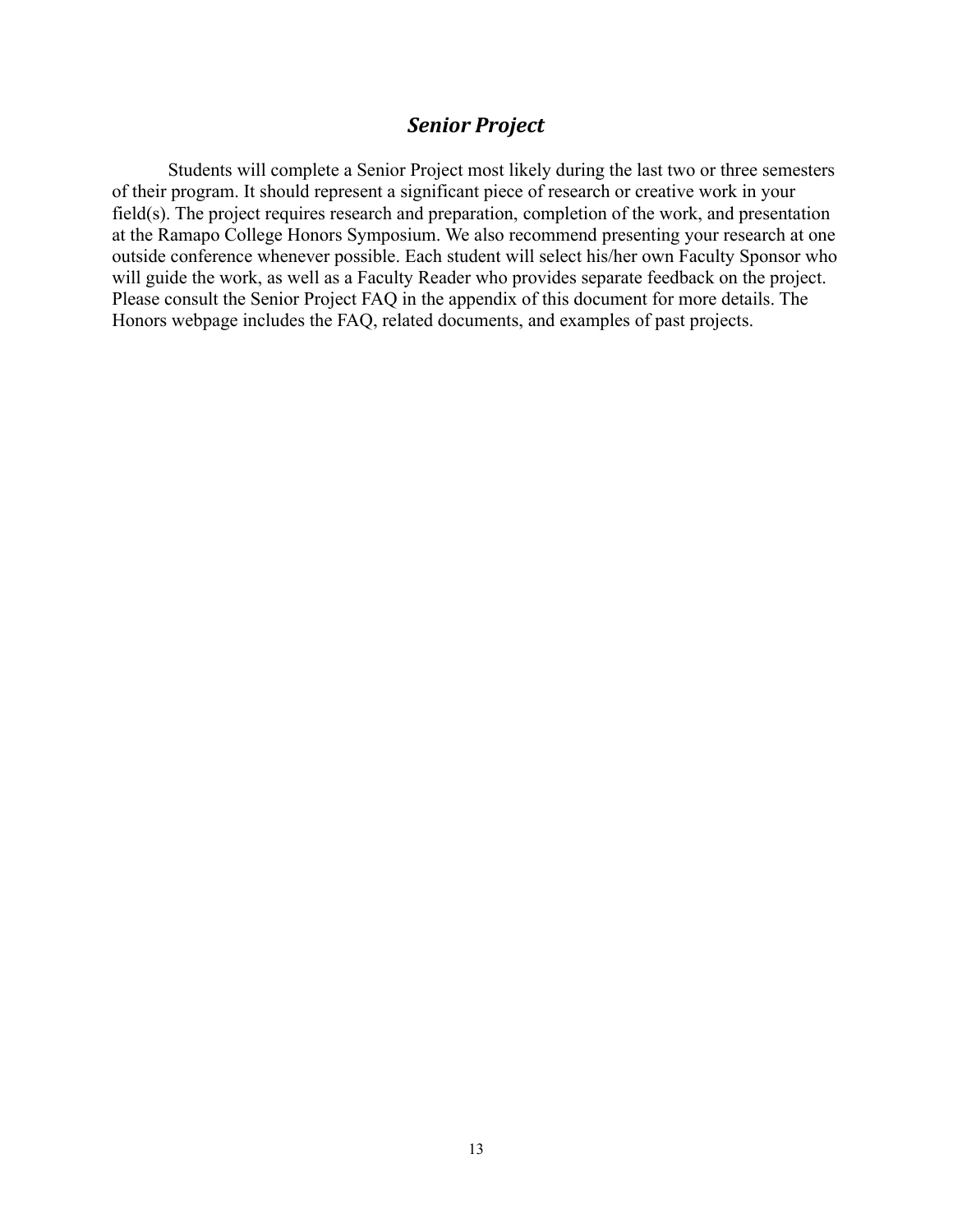#### **Appendix A: Conference Attendance Policy**

For inquiries, email honors@ramapo.edu

By agreeing to attend a conference at the expense of the Honors program, you agree to attend the conference sessions and to be an active participant in the proceedings. You must attend at least two conference sessions in addition to the one you are participating in or moderating, and write a two-page reflection on your conference experience that describes each session you attended and what you learned. These reflections will be emailed to **[honors@ramapo.edu](mailto:honors@ramapo.edu)** within five days of the end of the conference.

You understand that you represent Ramapo College of New Jersey and the College Honors Program, and that your conduct reflects upon the College, the Honors Program, and its community. Accordingly, you agree to set a stellar example at the conference: to follow all laws, rules, and instructions; to behave in a professional and dignified manner; to strive to exceed any and all academic and conduct expectations of the conference planners.

Failure to comply with this agreement will lead to consequences as deemed appropriate by the Honors Program. Such consequences range from requiring additional follow-up work to losing privileges to attend other conferences or other off-campus Honors-sponsored activities.

By signing below, you indicate that you agree to the above.

| <b>Student Name:</b> |
|----------------------|
|----------------------|

Student Signature: \_\_\_\_\_\_\_\_\_\_\_\_\_\_\_\_\_\_\_\_\_\_\_\_\_\_\_\_\_\_\_\_\_\_\_\_\_\_\_\_\_\_\_\_\_

Date: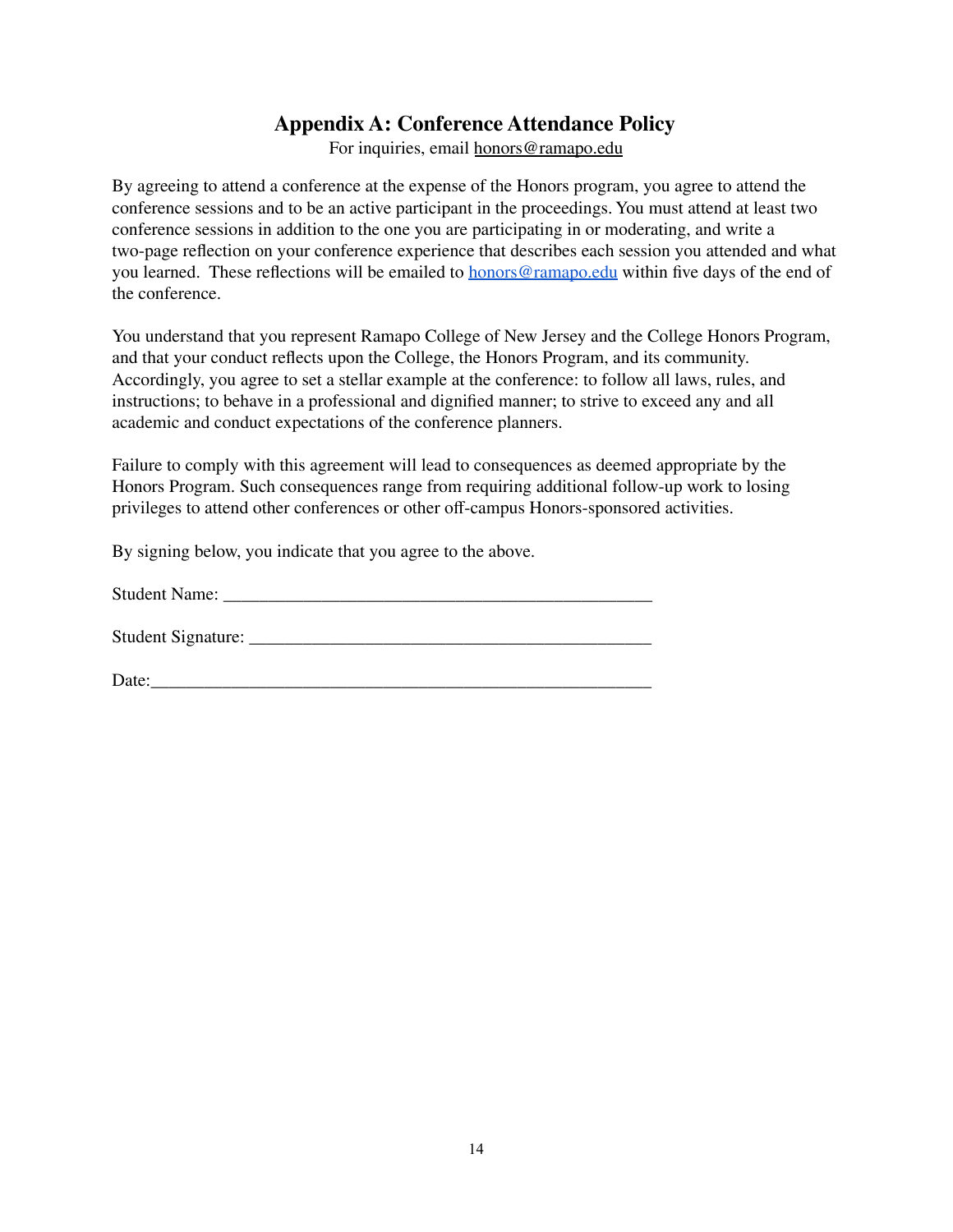#### **Honors Senior Project: Frequently Asked Questions**

#### **What is the Senior Project?**

Students will complete a Senior Project most likely during the last two semesters of their program, though planning should begin during Junior year. The Fall Senior semester typically includes research, preparation, and a first draft completed as part of an Honors Independent Study, while the Spring senior semester includes completion of the work, preparation of a poster or oral presentation, and presentation at the Ramapo College Honors Symposium. At a minimum, your Honors Independent Study should advance you to the point where you are 50% done with your senior project, but more is better!

To allow maximum flexibility, students are allowed to complete the Honors Independent Study during the Spring of Junior year or during the summer before Senior year. The final semester of senior year is late to take the Honors Independent Study; this will only be allowed in special circumstances and with the approval of the Honors Director.

Each student will select his/her own Faculty Sponsor who will guide the work. The student and Sponsor will also select one additional faculty Reader whose expertise is complementary to the Project. Students should consult with Honors Director Monen and their faculty advisors during their Junior year in order to discuss selection of a Faculty Sponsor and the project proposal.

Senior Projects require the completion of an Honors Independent Study, which is a graded course. In addition, your graduation with Honors depends upon the approval of your project by your Sponsor, Reader, and the Honors Director. Having a well-developed idea before the end of your Junior year ensures you have time during the summer and school year to complete the project.

A strong Senior Project represents the culmination of your college career, in which you have developed the skills to carry out advanced research or creative work in your discipline(s). It often makes an excellent writing sample to submit for publication or alongside graduate school applications, or a compelling example of your skills to discuss during job interviews.

#### **What is required for an Honors Project?**

The goal of the project is developing in students the recognition of the value of intellectual mentorship and collaboration and the experience of initiating their own research or experiential work. Students have the opportunity to critically share their work and produce work of publishable quality. Ideally, students would have been narrowing and defining their project ideas within the curriculum and mentoring of the Program, as well as integrating ideas with their major and/or minor studies.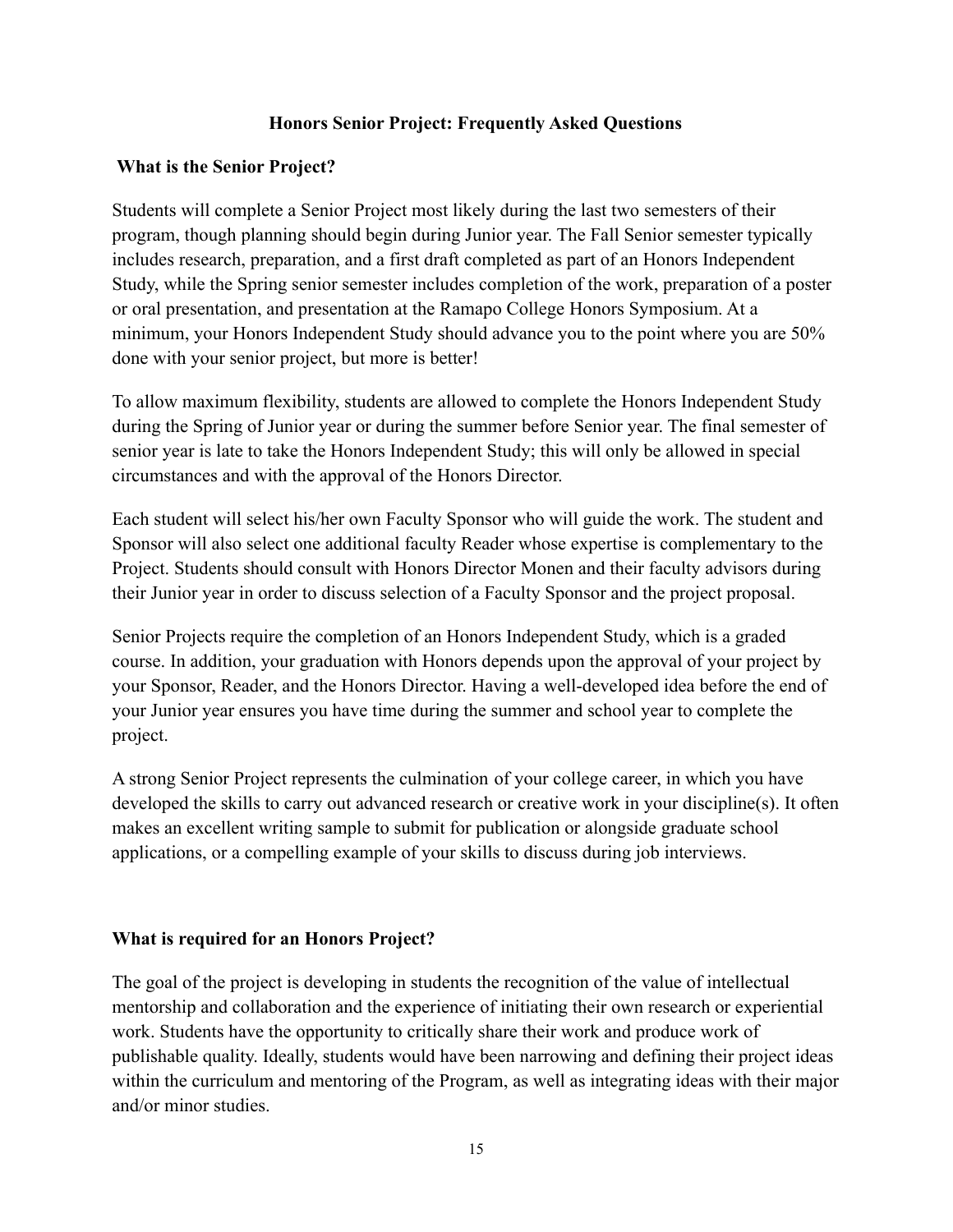Projects that take the form of a **research paper should be at least 20 double-spaced pages** or more in a professional format in line with the standards of your discipline, with a minimum of 10 scholarly sources.

Other projects might not be traditional research papers. Perhaps you wish to complete a photography exhibit, write a book of poetry, stage a performance piece, develop a business plan, design a web application, or put many hours into the research lab instead. In these cases (**the "creative project" or "lab report" option**, we expect a minimum of **10 double-spaced pages** in a professional format in line with the standards of your discipline, plus evidence of **at least 50 hours of additional research or creative labor**. Your faculty sponsor will determine whether you have met this minimum. In no cases will a Senior Project that does not include a minimum 10 page written component be accepted.

All projects will be held to the highest standards of academic integrity and submitted to turnitin.com to check for plagiarism. You may not submit as your Honors Senior Project a paper you have submitted for a course other than your Honors Independent Study. It is not a problem if your work stems from or expands upon something you explored in a course or capstone project elsewhere, but it cannot be the same paper. Consult the Honors Director in any such cases. Similarly, do not submit your Senior Project to a course (like a senior capstone course in your major); if you do so, you may be considered guilty of plagiarism.

Your Honors Project should be written by you alone: you may not submit co-authored papers. If your project relates to work you have collaborated on with other students, professors, or others, you will need to acknowledge that, but write your own paper. Consult the Honors Director in such cases

#### **What forms do I need to supplement my Senior Project?**

Over the course of your junior and senior year, you should be consistently meeting certain goals in order to ensure that you are on the correct path toward completion of your Senior Project. Accompanying these goals are several forms that must be submitted by strict deadlines.

| Form                            | <b>Due Date</b>      | Recipient         |
|---------------------------------|----------------------|-------------------|
| <b>Senior Project Idea Form</b> | May 1 of Junior Year | honors@ramapo.edu |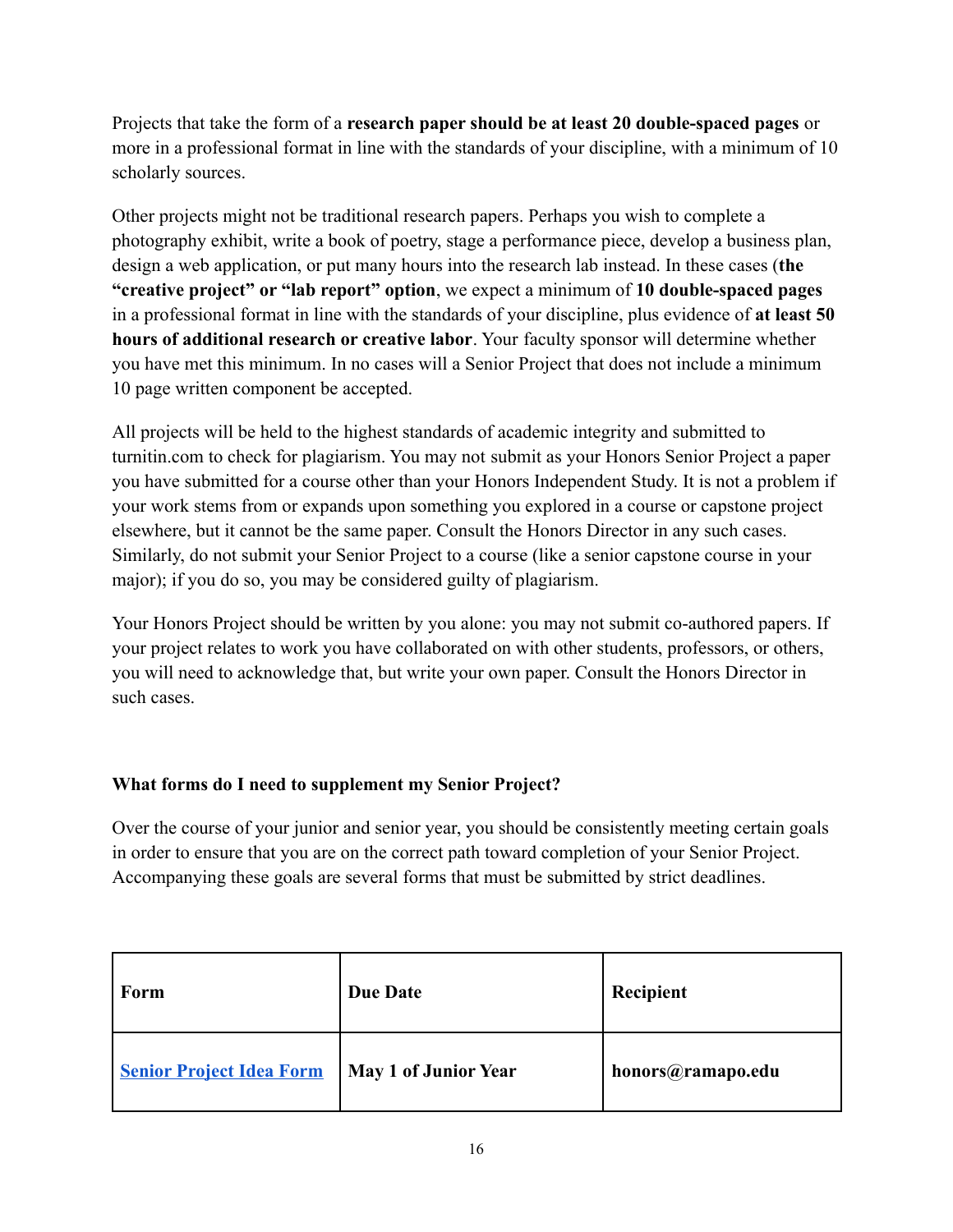| <b>Senior Project Proposal</b><br>Form. At this point, we<br>will provide you with<br>sample syllabi on which<br>you can base your<br><b>Independent Study</b><br>syllabus. | <b>August 1 the summer before</b><br><b>Senior Year</b>                                          | honors@ramapo.edu                                                                                                                                                                                                                                                                                                             |
|-----------------------------------------------------------------------------------------------------------------------------------------------------------------------------|--------------------------------------------------------------------------------------------------|-------------------------------------------------------------------------------------------------------------------------------------------------------------------------------------------------------------------------------------------------------------------------------------------------------------------------------|
| <b>Independent Study</b><br><b>Registration Form AND a</b><br>Syllabus developed by you<br>and the professor (all in<br>one email or in hard<br>copy).                      | <b>Prior to Add/Drop Date of</b><br>Semester you intend to enroll<br>in Honors Independent Study | <b>The Independent Study</b><br><b>Registration Form needs to</b><br>be signed by your<br>professor, their dean, and<br>an Honors Director (on the<br>"Graduate Program<br>Director" line). This form<br>then goes to the Registrar's<br>Office; once approved, they<br>will register you in the<br><b>Independent Study.</b> |

#### **What are Faculty Sponsors and Readers?**

For completion of the Senior Project, one Sponsor and one Reader are required to assist in mentoring the work of each student. The student selects the Sponsor (consulting with the Honors Director if necessary); the Reader is selected by the Faculty Sponsor and student in consultation. The sponsor will be the faculty member who oversees the Honors Independent Study. Often the Reader provides competence in disciplines outside the field of the Faculty Sponsor but related to the work of the student, especially in the case of double majors or minors. Do not choose as a Sponsor or Reader a faculty member who is going on sabbatical during your senior year.

You should plan to meet with your Sponsor and Reader once a month during the year in which you complete your Senior Project, with more frequent meetings (perhaps every week or every other week) with your Sponsor during your Honors Independent Study. You need to share a final draft of your senior project with both of them and incorporate feedback before you submit the project to the Honors Program.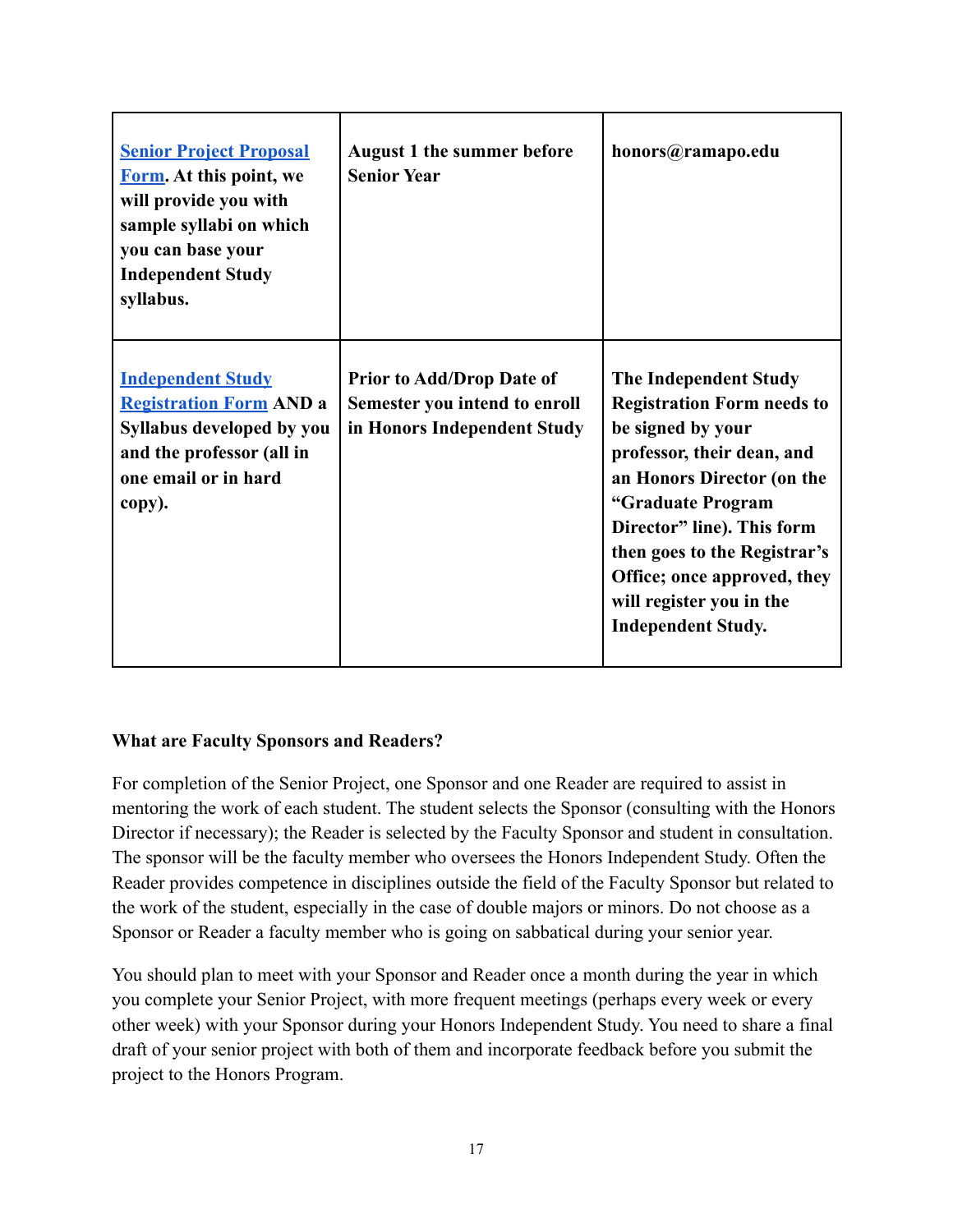#### **Do I need IRB approval?**

If your research involves collecting data from live human subjects, you may require approval in advance by the Ramapo College Institutional Review Board (IRB). For guidelines and application, go to <https://www.ramapo.edu/provost/irb/> You will need to indicate whether your research requires IRB approval at the time of your Project Proposal (May 1 of Junior year); provide evidence that you have applied for IRB approval when you complete your first check-in (October 30 of Senior year); and provide evidence of your IRB approval along with your final project (March of Senior year).

#### **What is HNRS 499: Honors Independent Study?**

An independent study is a course in which you are the only student. You and the faculty sponsor must develop a syllabus with deadlines, a grading system, meeting times, assigned readings and writing assignments, etc. That syllabus must meet with the approval of your school Dean and the Director of the Honors Program. This requires planning and preparation well in advance of the end of add/drop at the very start of the semester. You and your instructor should review the requirements and deadlines for the Senior Project as you develop the syllabus and make your Faculty Reader aware of your plan.

You can choose whether to complete 2 or 4 credit hours for the Independent Study. Discuss with your faculty sponsor which is the best option for you. A 4-credit course is twice as much work as a 2-credit course. A 2-credit independent study should have a syllabus indicating approximately 75 hours of work, while a 4-credit one is 150 hours of work. If you need more time and space to complete your project, opt for 4 credits; if you don't, or are building on work you already completed, opt for 2 credits. Also consider which option best fits your schedule.

#### **How does the Honors Independent Study work with my Senior Project?**

The Honors I.S. is not an additional project or course on top of your Senior Project. Instead, it provides the framework within which to complete your project, or at least the majority of it. The Honors Independent Study makes the project an official graded part of your course schedule and transcript.

#### **How will the Honors Independent Study fit into my schedule?**

You have a great deal of flexibility with how you add HNRS 499 to your schedule. You can: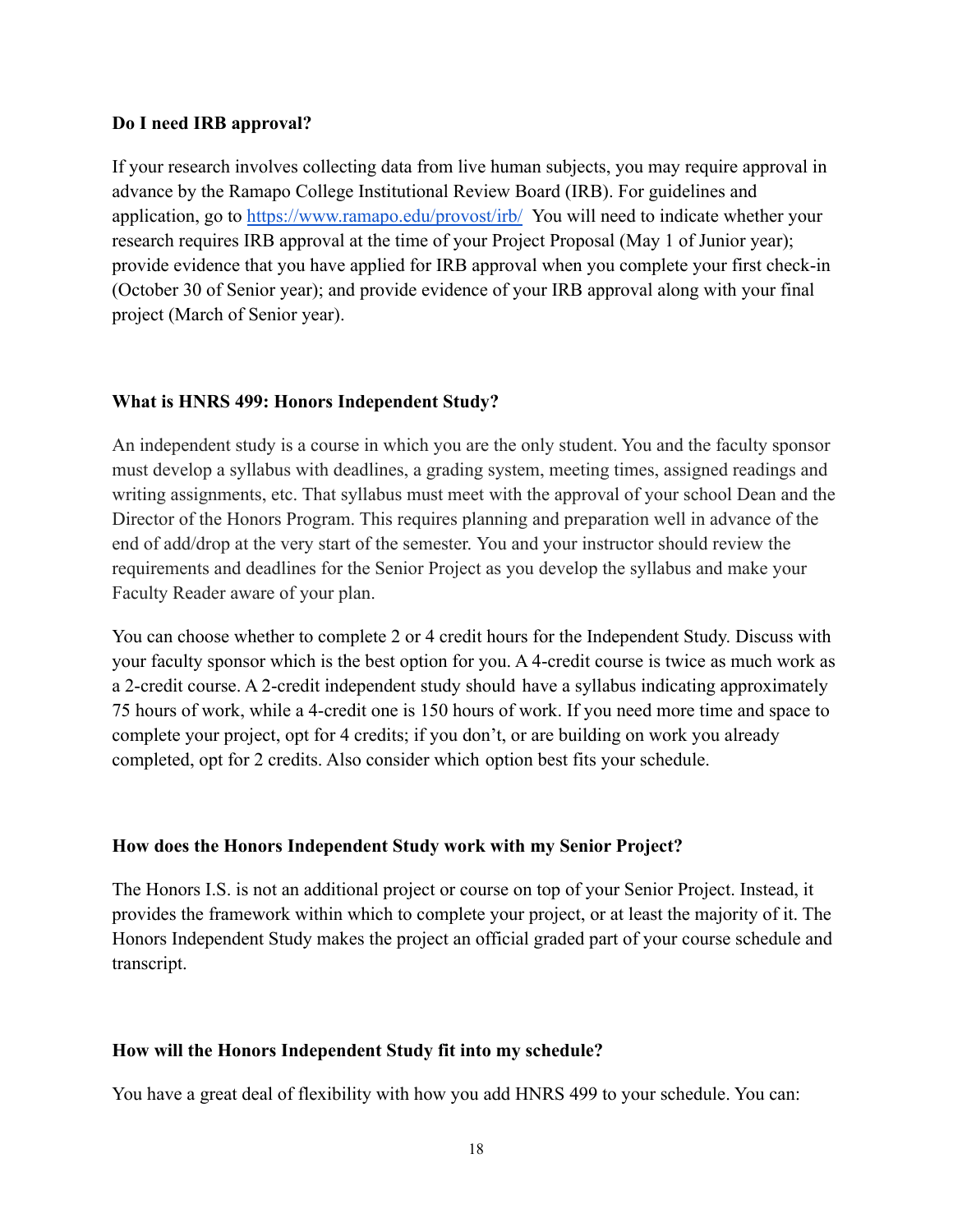Add HNRS 499 as a 2-credit course on top of your typical 16 credits schedule during Spring Junior Year or Fall Senior Year. This would allow you to take 18 credits total (Four 4-credit courses plus the 2-credit I.S.), which does not require paying any additional tuition.

Take 3 classes worth a total of 12 credits and add a 4-credit HNRS 499 to reach 16 credits total.

- · Take it 1 credit at a time!
- Take it during the summer, but this requires paying for tuition for 2 or 4 credits.

#### **Am I eligible to begin a Senior Project?**

Before beginning your project, check with the Honors Director. They will look at your GPA and the number of Honors courses you have completed by spring of your Junior year. If you are not on pace to complete all of the Honors courses and/or do not have a 3.0 by this time, you will not be permitted to begin the project.

#### **What are the project deadlines?**

May 1, extended to August 1 for 2021 - The Project Proposal Form is due. It must be approved by your Sponsor and Reader, and an Honors Director. You will be asked on the form whether your project requires IRB approval, so be sure to determine this with your Sponsor by this time.

Summer/September - There is a required meeting of all seniors to discuss the project timeline. Others are welcome to attend. The Directors will be available to explain any changes to the process and to answer any questions you might have.

September 30th – You and your advisors should have developed a comprehensive timeline of your project from start to completion. Email it to honors@ramapo.edu.

October 30th – This is the first check in with us. We will reach out to you, your sponsor, and your reader to see if you are making progress and/or have questions. Be sure to respond; a non-response indicates you are not making progress on your project. If IRB approval is required for your research, provide evidence that you have applied for it.

January 16th - You should be at least 50% complete with your project. If you require IRB approval, provide evidence you have received that approval by this date. Send your advisors an email explaining where you are in relation to your timeline and detailing your next steps, CC'ing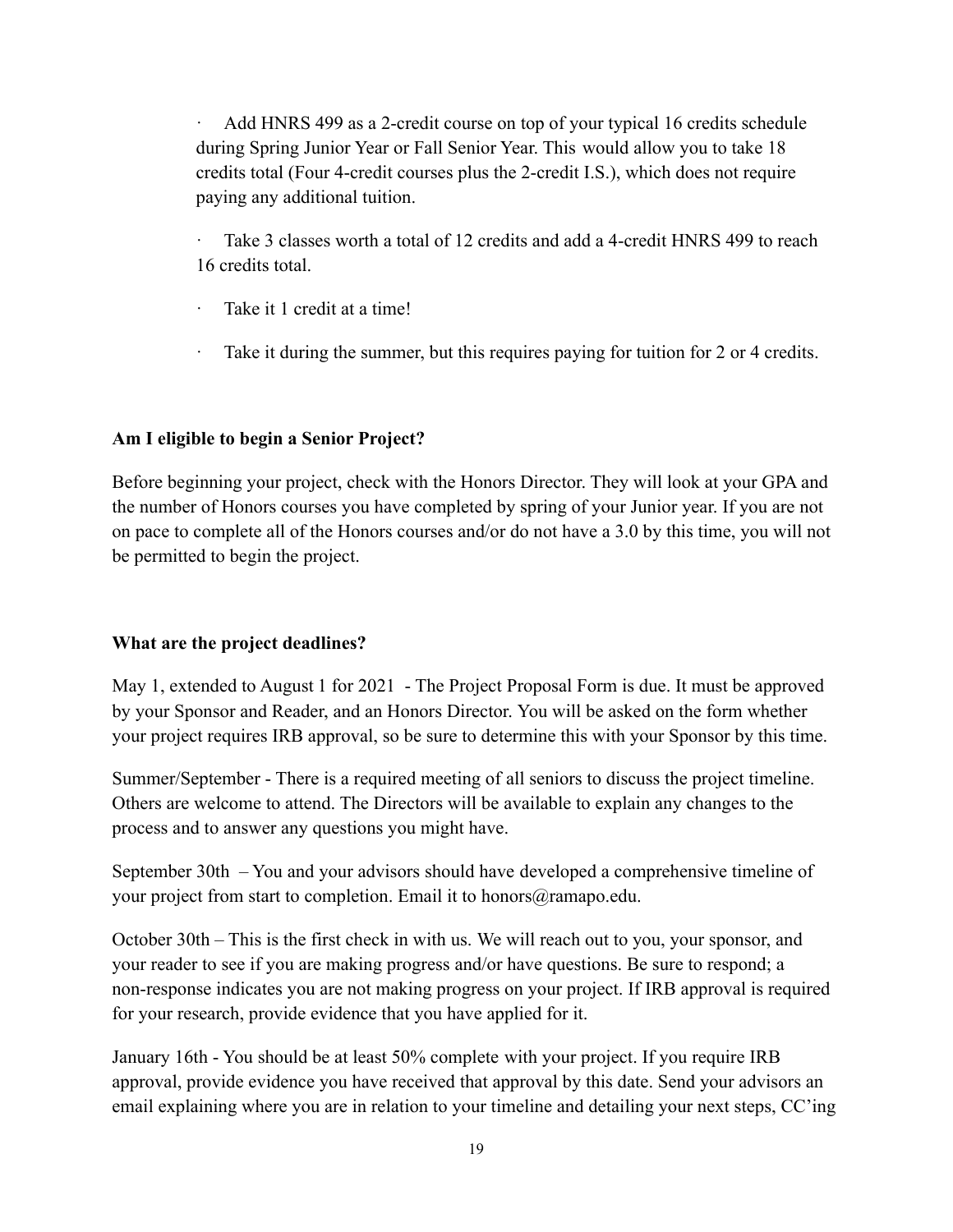honors@ramapo.edu. We will check in on the status of your project with your Sponsor. If your Sponsor tells us that they have not met with you regularly or have not seen any work or research, we will meet with you to discuss discontinuing your project.

March 28th - All work must be completed and turned in to Turnitin.com. Your sponsor and reader should fill out the online [Senior Project Completion](https://ramapo.az1.qualtrics.com/jfe/form/SV_6YHPucPUmTFvimh) Form by this date. The Honors Director will then verify that the project has fulfilled the requirements.

April 6 – Present your research at the Symposium.

#### **How often should I meet with my Sponsor and Reader?**

You should be meeting with your advisors a minimum of once per month throughout your senior year. Your Sponsor should be guiding you throughout your research along the entire way. Your Reader should not only read your project upon its completion, they should also be reading and critiquing at least two drafts. At least one meeting with both your Sponsor and Reader together sometime in January or February is recommended.

#### **Who has the final say on whether my project has been approved?**

Your Sponsor and Reader must sign off on your project in order for you to present at the Symposium and ultimately graduate with Honors, and the Honors Director will verify that you have met the requirements. It is the student's job to ensure that they are on the same page with their advisors regarding the initial goals and criteria of the project.

#### **Can I complete my Senior Project during my Junior year?**

While most students do their projects Senior year, we accept them Junior year as well under special circumstances. Additionally, if you begin the project Junior year and decide midway that you would benefit from additional time, you can postpone it until your Senior year without penalty.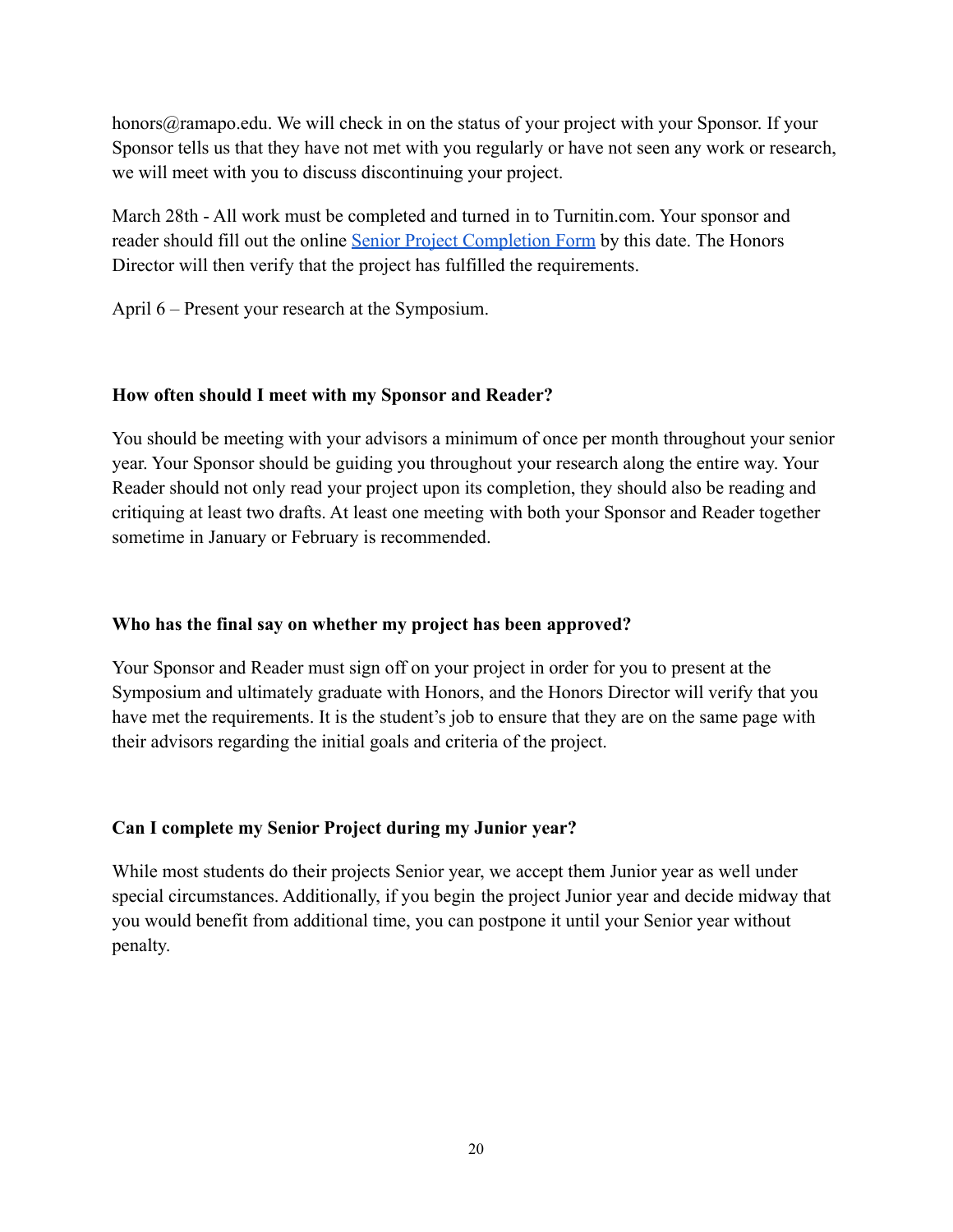#### **Can I do my research during the summer before my Senior year?**

Yes, this is greatly encouraged. Senior year is often busy, so students who complete most or all of their work toward the Senior Project during the summer and/or Fall experience much less stress and have much more time to apply for jobs and/or graduate school.

#### **Where can I find templates and examples of past presentations?**

The Honors Program Student Resources page contains templates and past poster examples. Visit <https://www.ramapo.edu/honors/archives/> The E-Symposia for 2020 and 2021 are also on the Honors website. Go there to watch recordings of presentations by students in your major and others.

#### **What are the requirements for a poster presentation?**

Students presenting posters should create them as a 36x48 document in Microsoft Word or PowerPoint. It should include both the Ramapo Honors logo and the Ramapo College logo. It should also be approved by your Sponsor prior to submission.

Posters should be submitted to Turnitin.com with sponsor approval by the Senior Project Completion Form deadline in March. We will print all posters and they will be at the Symposium and on easels when you arrive. There will be a period of one hour where you are expected to stand beside your poster and answer questions for the audience who will approach you intermittently. You are welcome to walk away for bathroom breaks or to get a drink, but please eat before or after this portion of the event.

#### **What are the requirements for an oral presentation?**

Oral presenters have 7-8 minutes per presentation. PowerPoints are encouraged but not required. PowerPoints should be submitted to honors@ramapo.edu with sponsor approval by the Senior Project Completion Form deadline.

You should not read directly from a paper or PowerPoint. You should present the information in a clear and concise manner directly to the audience. You will be warned when you only have a minute left. If you start to go well over time, you might be cut off, so please rehearse your presentation so that it can be comprehensively covered in the time allotted. Even a great presentation will look bad if it has to be cut short.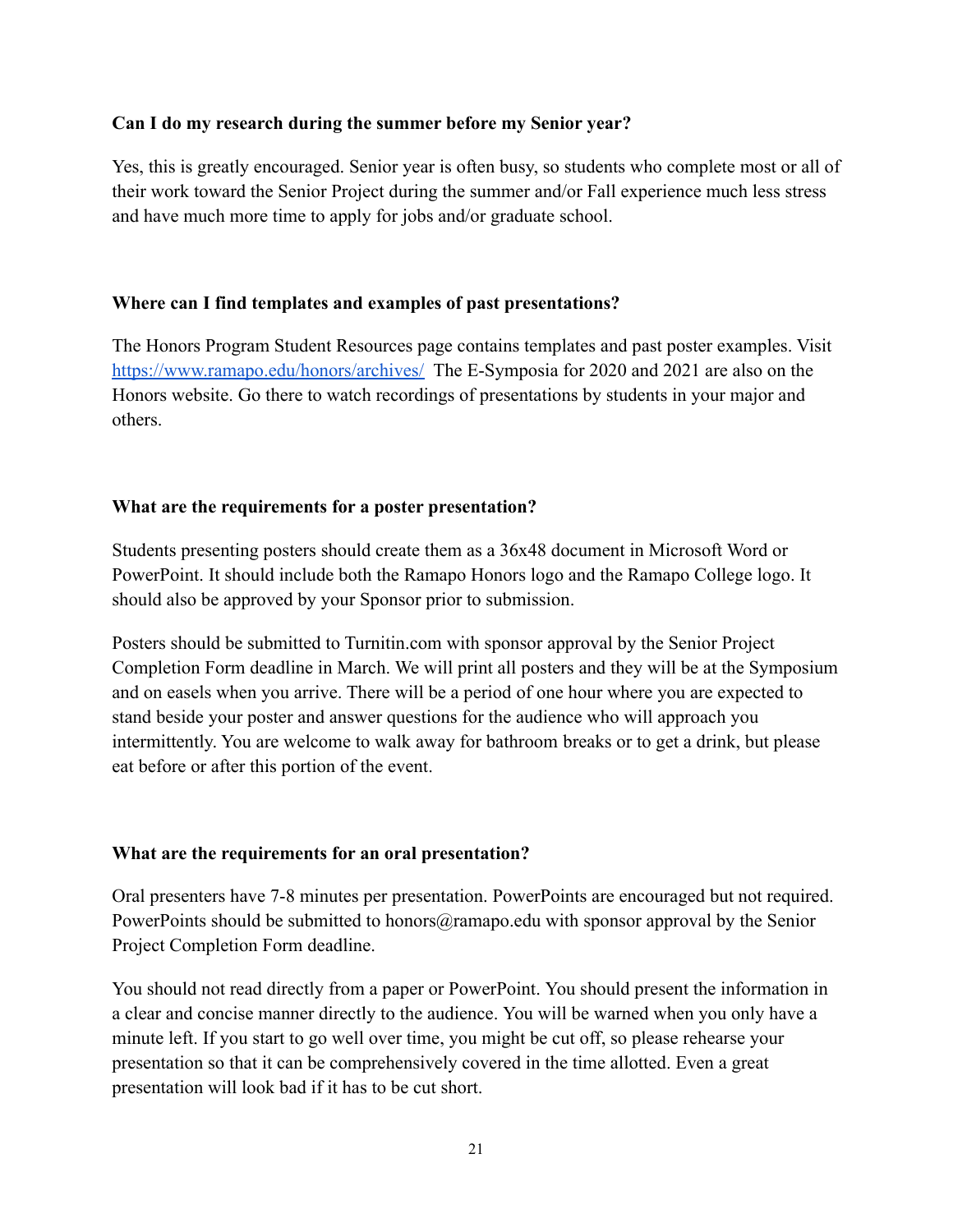#### **When do you need my final project title?**

We will ask you to complete a questionnaire a month or so before the Symposium including the project title and a short bio. All of these will be printed in the program. If any of these should change, you can let us know before the final research deadline and we can make the changes before printing.

#### **What if my project changes after submitting the Proposal Form?**

You should speak with your Sponsor and Reader to correct the goals and criteria of your project. This should be documented in writing either via email or on paper with their signature so that there is no confusion regarding your end results and expectations.

#### **Can I change my Sponsor or Reader?**

In certain circumstances, your Sponsor or Reader can be changed. You should meet with us first to discuss why this is necessary. Do not choose a Sponsor or Reader if they are going on sabbatical during your senior year.

#### **What if my Sponsor or Reader fail to communicate with me?**

You should choose advisors that you have a good relationship with. However, should any communication issues arise or if you find it difficult to meet with them, you should inform us immediately.

#### **What is the schedule of the Symposium?**

The Symposium is typically on a weekday in April from 2:30-6:00 pm. We have a brief introduction followed by oral presentations from 2:30-3:30. We then break for an hour so our guests can eat while the poster presenters stand by their posters from 3:30-4:30. The remainder of the oral presentations take place from 4:30-5:30. We conclude with the Regalia Ceremony from  $5:30-6:00$ .

#### **What if I cannot attend the Symposium?**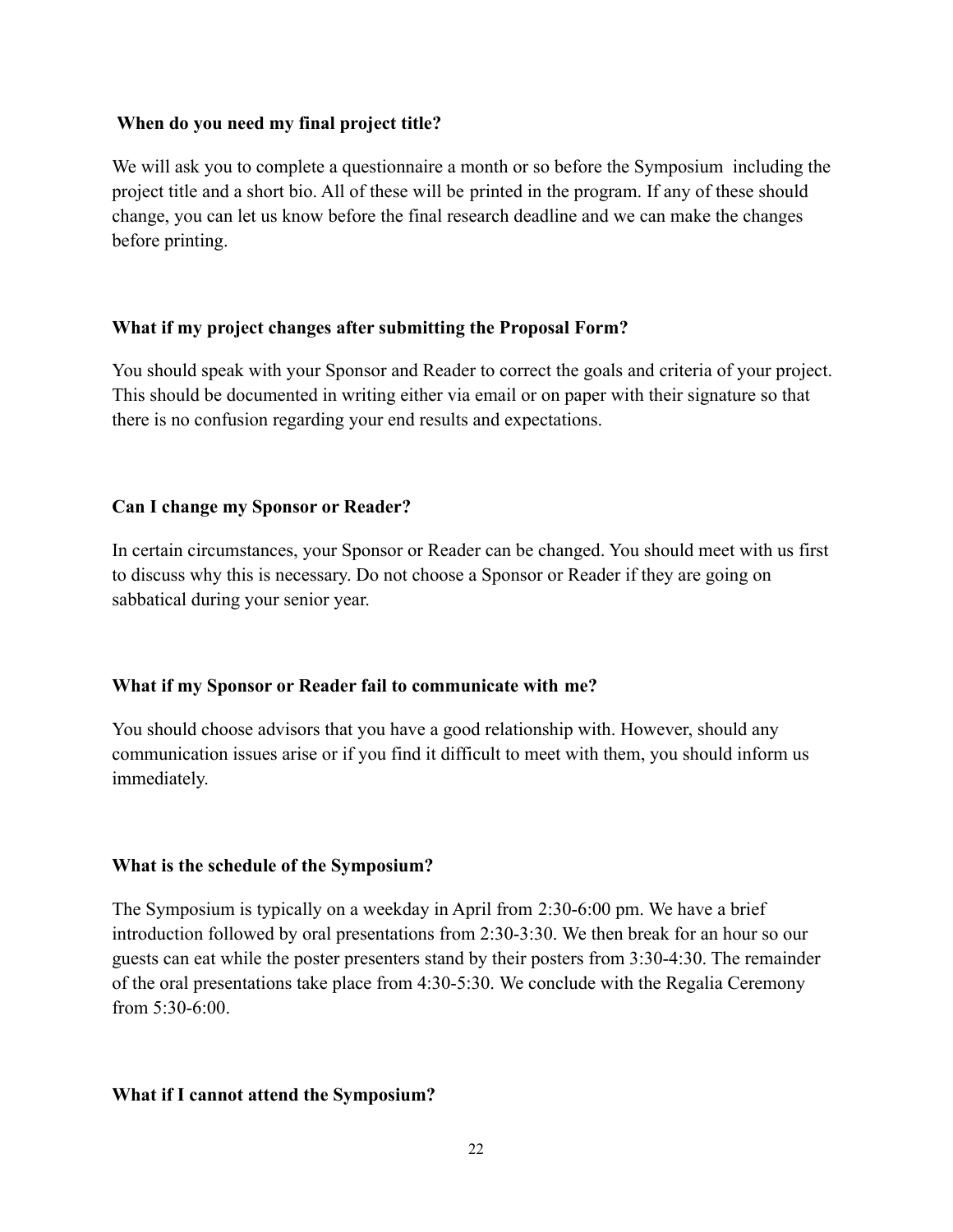The Symposium should only be missed if you have class or an internship that you are required to attend, if you are studying abroad, or if you graduated in December. If you cannot attend, you will still need to create a poster that we can display in your absence.

#### **What is expected of me on the day of the Symposium if I'm giving an oral presentation?**

On the day of the Symposium, you should arrive ahead of time with your PowerPoint and drag it to the desktop of the Pavilion computer with your name in the title. The Director will open the event with some opening remarks and then we'll move immediately into the first half of presentations.

#### **What is the regalia ceremony?**

The Regalia ceremony is the presentation of your medal, graduate cords, and Honors Graduation Certificate. The cords and medal are provided to you for free and they will be there at the Symposium, so you don't need to pick them up ahead of time. After the final presentations, there will be a five minute intermission where we'll get set up for the ceremony. You will line up in alphabetical order in front of the stage toward the right. The Director will put your medal and regalia over your head, and you will pose for a picture. You will then be handed your certificate by your Sponsor if they are there. If they are not and your Reader is, they can do this. Please approach the Sponsor or Reader ahead of time and let them know that they will be the one handing you the certificate. You will pose for a picture with them as well.

After receiving all three items, you will stand off to the side of the stage until the ceremony is over. We will then pose for a group picture before you are dismissed.

#### **Is there a dress code at the Symposium?**

You should dress professionally as you will be presenting to faculty, administrators, and parents.

#### **Does completion of my Senior Project appear on my graduation transcript or diploma?**

Your transcript and diploma will show that you graduated with Honors, but do not include the title of your project.